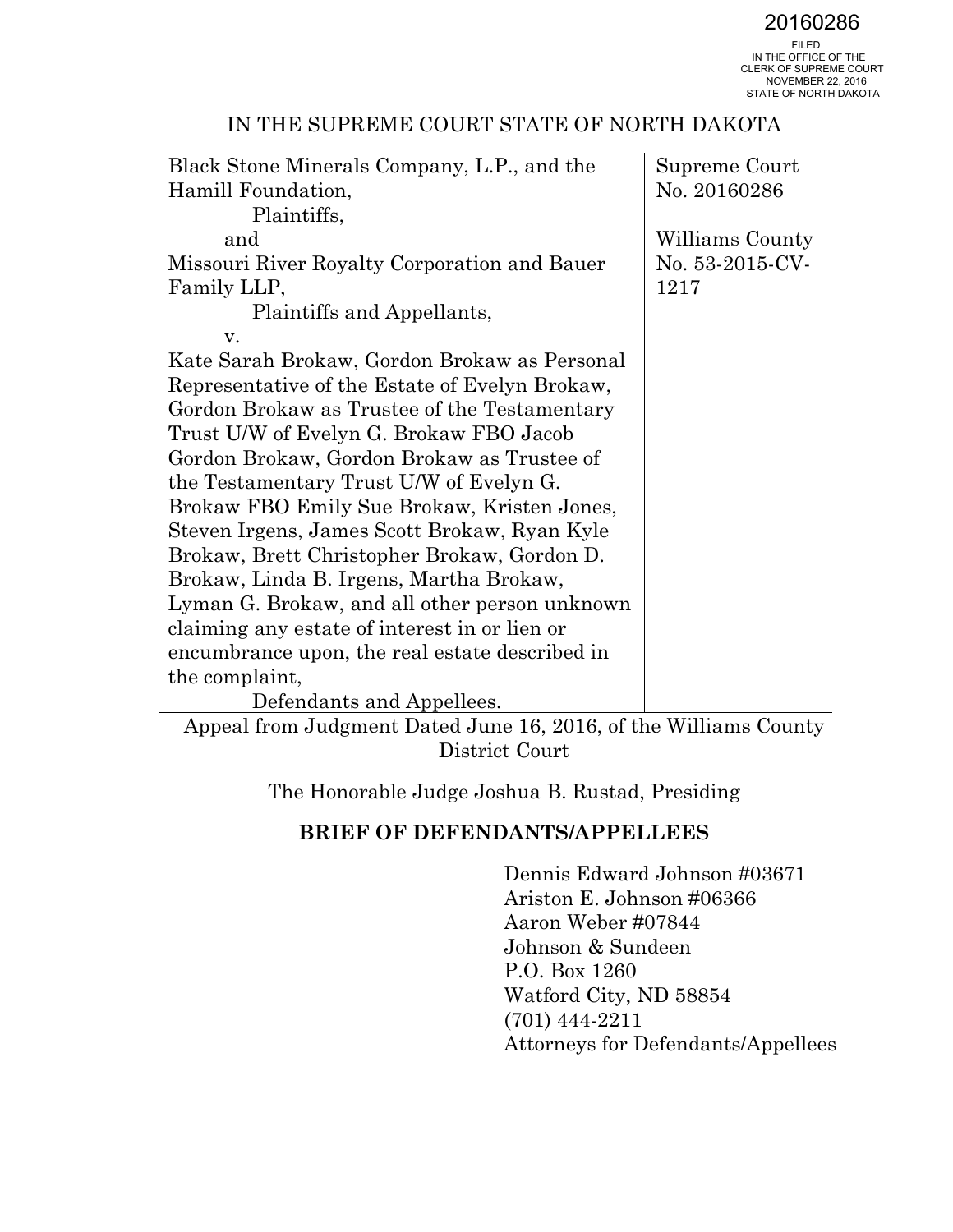# TABLE OF CONTENTS

<span id="page-1-0"></span>

| B. | The district court properly awarded one-half of the minerals                         |
|----|--------------------------------------------------------------------------------------|
|    |                                                                                      |
|    | C. This Court does not have standing to decide arguments related                     |
|    | to the plaintiffs' internal disputes regarding ownership. $\llbracket 28 \rrbracket$ |
|    | D. The district court properly denied the plaintiffs' motion to                      |
|    |                                                                                      |
|    | E. The Marketable Record Title Act did not divest the Brokaws of                     |
|    |                                                                                      |
| F. | The plaintiffs did not adversely possess the mineral under the                       |
|    |                                                                                      |
|    | G. The plaintiffs did not divest the Brokaws of their interest in the                |
|    | Subject Property by being Bona Fide Purchasers for Value. 125                        |
|    |                                                                                      |
|    |                                                                                      |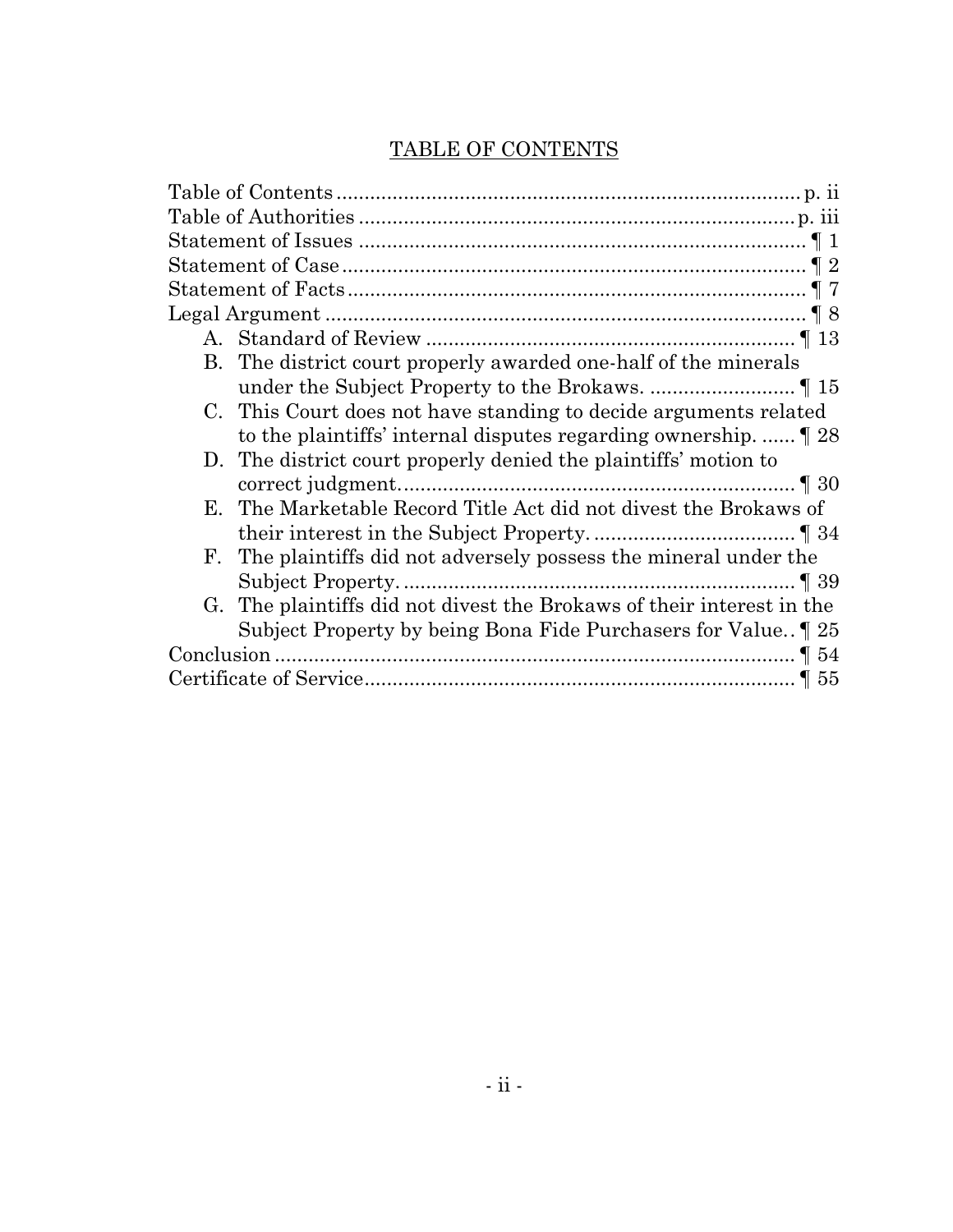# TABLE OF AUTHORITIES

# **CASES**

<span id="page-2-0"></span>

| Adams v. Little Missouri Minerals Association, 143 N.W.2d 659                                                           |
|-------------------------------------------------------------------------------------------------------------------------|
|                                                                                                                         |
| ${\bf (N.D.1966)} \dots 123 \label{eq:1}$<br>Atlantic Richfield Co. v. Tomlinson, 859 P.2d 1088 (Okla. 1993)<br>$\P$ 48 |
|                                                                                                                         |
| <u>City of Fargo v. D.T.L. Properties, Inc.</u> , 1997 ND 109, 564 N.W.2d 274                                           |
|                                                                                                                         |
|                                                                                                                         |
|                                                                                                                         |
|                                                                                                                         |
|                                                                                                                         |
| Fleck v. Missouri River Royalty Corp., 2015 ND 287, 872 N.W.2d 329                                                      |
|                                                                                                                         |
|                                                                                                                         |
|                                                                                                                         |
|                                                                                                                         |
|                                                                                                                         |
|                                                                                                                         |
|                                                                                                                         |
|                                                                                                                         |
| Mohoma Oil Co. v. Ambassador Oil Corp., 474 P.2d 950 (Okla. 1970)                                                       |
|                                                                                                                         |
|                                                                                                                         |
|                                                                                                                         |
|                                                                                                                         |
|                                                                                                                         |
|                                                                                                                         |
|                                                                                                                         |
|                                                                                                                         |
| Wachter Dev. L.L.C. v. Gomke, 544 N.W.2d 127 (N.D. 1996) [19                                                            |
| Zimney v. N. Dakota Crime Victims Reparations Bd., 252 N.W.2d 8                                                         |
|                                                                                                                         |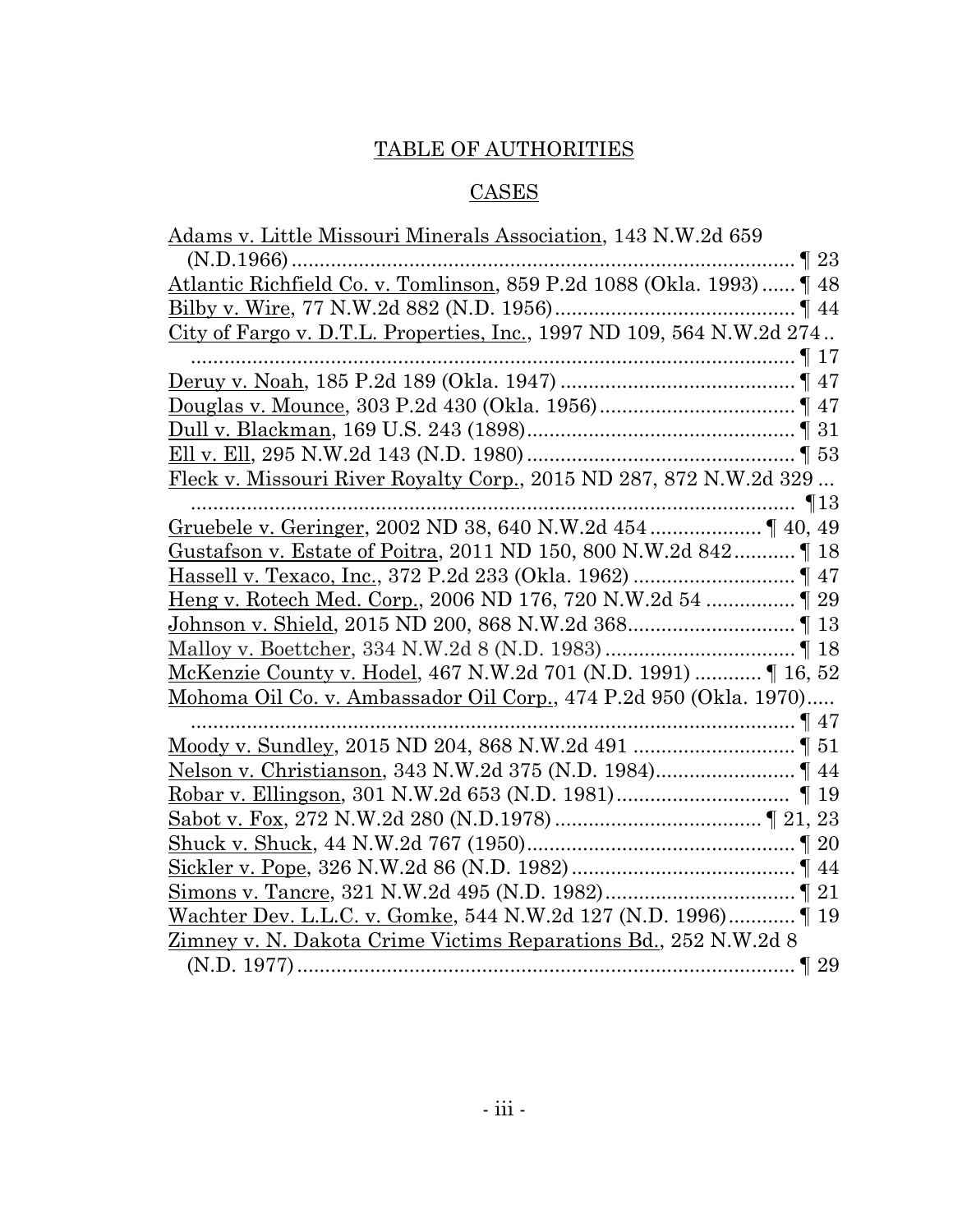# **STATUTES**

# $\frac{\text{RULES}}{}$

## **TREATISES**

Williams & Meyers, *Oil and Gas Law*, Volume 1, Section 224.4 ....... 146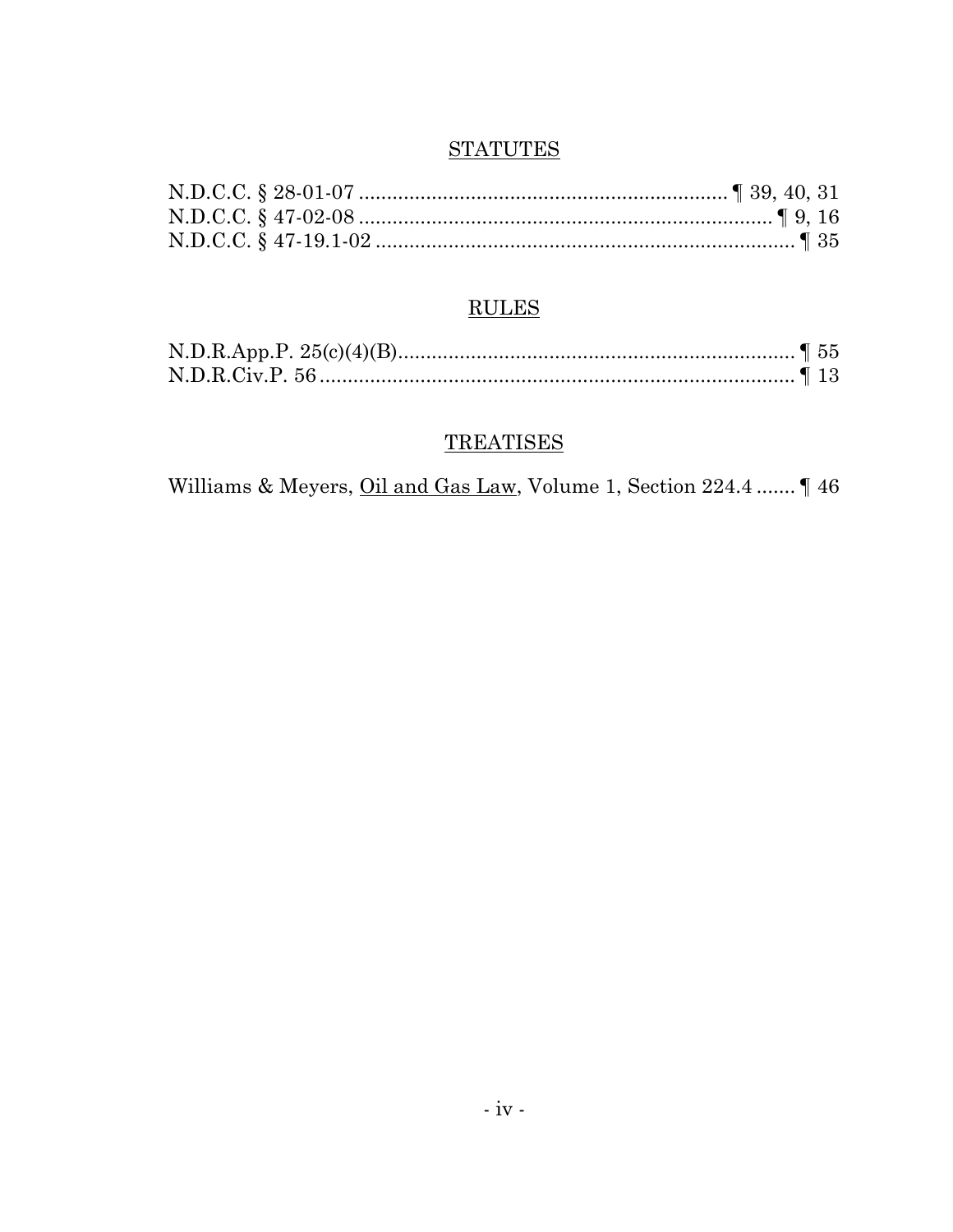## STATEMENT OF ISSUES

<span id="page-4-0"></span>[1] The sole issue for this Court to resolve on appeal is whether the district court erred by quieting title of one-half of the minerals under the Subject Property to the defendants.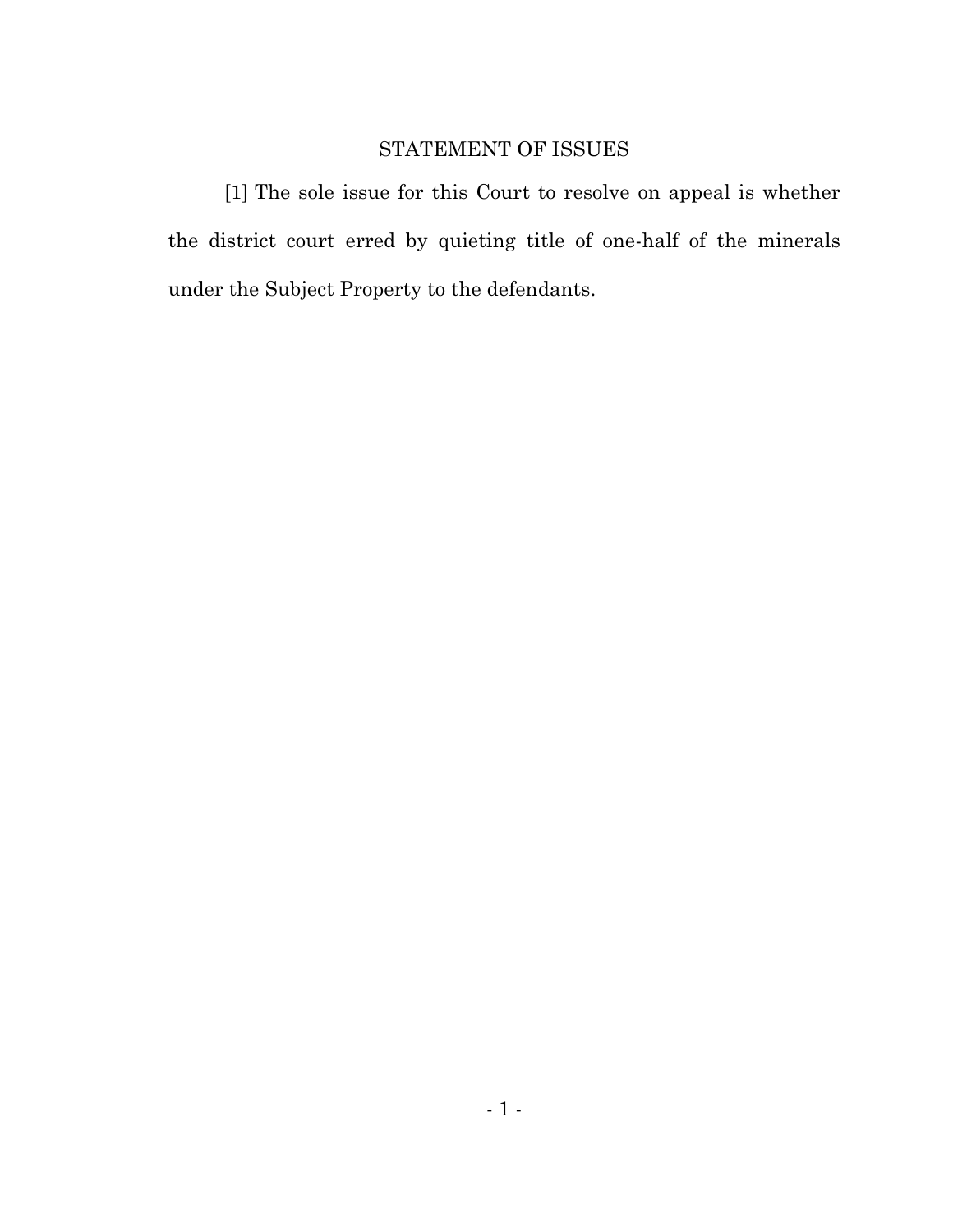#### STATEMENT OF CASE

<span id="page-5-0"></span>[2] In 1945, the district court of Williams County entered a Judgment (hereinafter the "1945 Judgment"), which allocated ownership of lands in Williams County (hereinafter the "Subject Property") to Lyman Brokaw and Martha Brokaw. (Johnson Aff., Ex. 2 [A. 21-22].) In 1958, Lyman Brokaw deeded his interest in the minerals under the Subject Property to North American Royalties Inc., the plaintiffs' predecessor in interest. (Johnson Aff., Ex. 3 [A. 23].)

[3] The legal effect of the 1945 Judgment and the 1958 Mineral Deed from Lyman Brokaw form the fundamental basis of the dispute. (Amended Complaint, ¶¶ 6-9 [A. 8]; Answer and Counterclaim, ¶¶ 28 and 33 [A. 14-15]; Answer to Counterclaim, ¶ 8 [Def. A. 2].) The plaintiffs have asserted that the 1945 Judgment vested title in the Subject Property in Lyman Brokaw only, not Martha Brokaw, despite the unambiguous language of the 1945 Judgment. (Amended Complaint, ¶¶ 6-9 [A. 8].) The unambiguous language of the 1945 Judgment states "Lyman G. Brokaw . . . and Martha Brokaw, his wife, are the owners in fee simple absolute of certain real property situated in Williams County", which is the Subject Property. (Johnson Aff., Ex. 2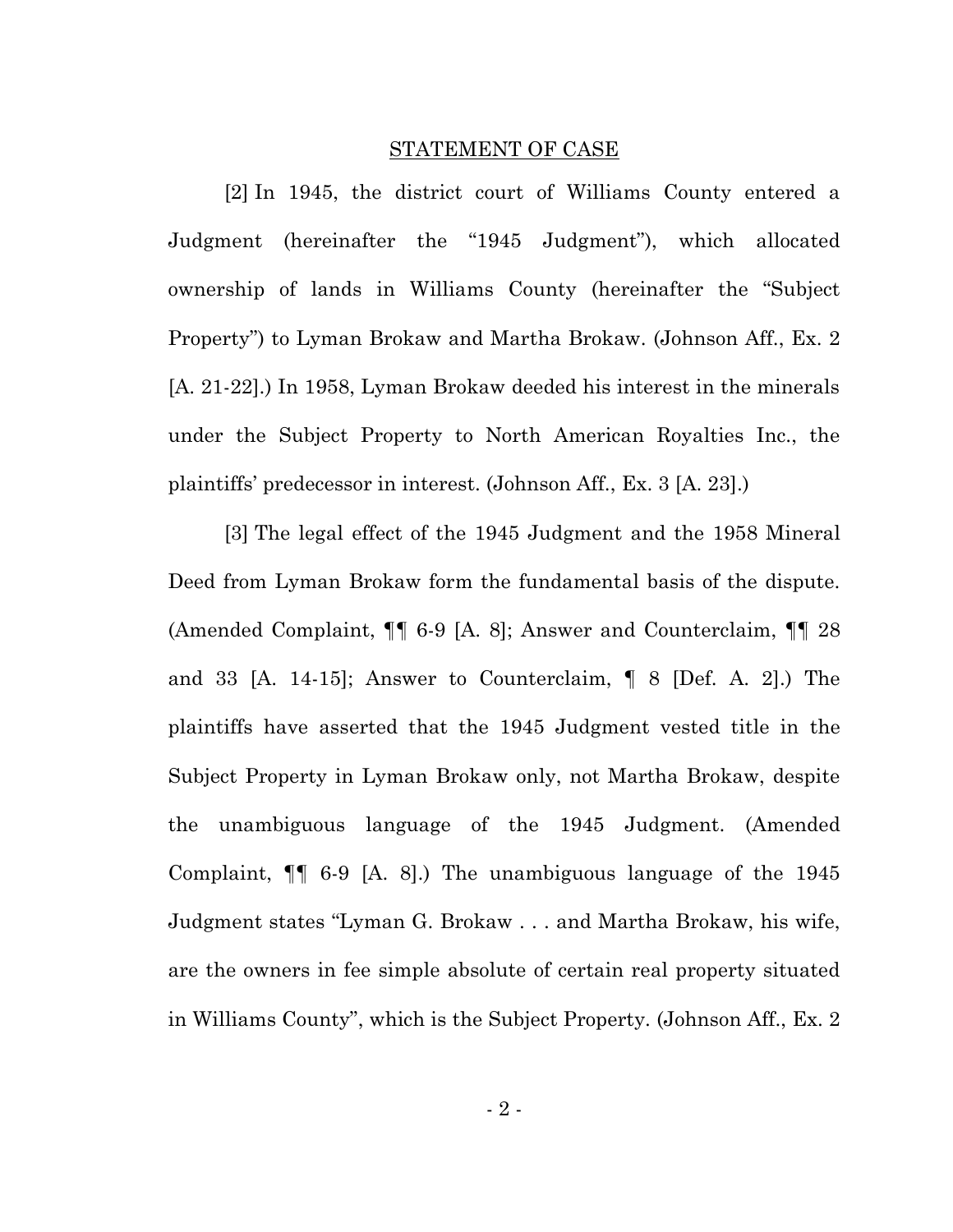[A. 21].) Under the plaintiffs' interpretation of the 1945 Judgment, the 1958 Mineral Deed effectively conveyed all of the minerals under the Subject Property to the plaintiffs' predecessor in interest. (Amended Complaint, ¶ 6 [A. 8].) The defendants (hereinafter the "Brokaws") asserted that the unambiguous language of the 1945 Judgment vested one-half of the minerals under the Subject Property in Martha Brokaw. (Answer and Counterclaim, ¶ 44 [A. 18].) And, since Martha Brokaw did not join in the 1958 Mineral Deed, that deed only conveyed Lyman Brokaw's individual interest in the minerals under the Subject Property. (Answer and Counterclaim, ¶¶ 29-33 [A. 14-15].) As a result, Martha Brokaw's share of the minerals under the Subject Property passed to her successors in interest, the Brokaws. (Answer and Counterclaim, ¶¶ 34-39 [A. 15-16].)

[4] The plaintiffs also claimed that they were entitled to possession of the minerals under the Subject Property because they adversely possessed the minerals, were Bona Fide purchasers for value, filed an Affidavit of Marketable Title, and that the Brokaws were barred from asserting any claim due to laches. (Pl. Br., ¶ 16, 28.)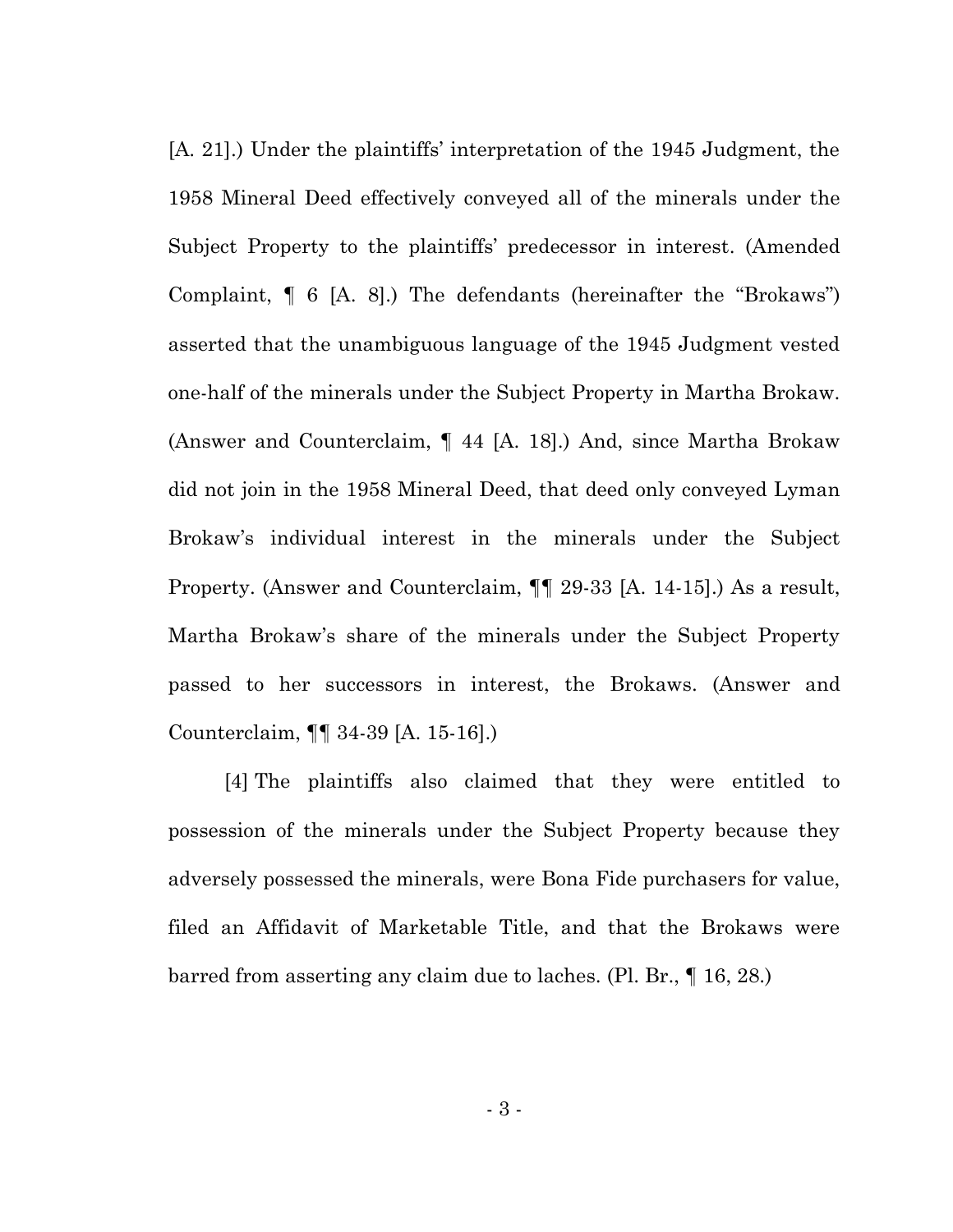[5] A summary judgment hearing was held on May 17, 2016. The parties agreed that there were no genuine disputes of material fact and the action was ripe for summary judgment.

**Mr. Weber:** As I think our brief states, no one takes issues to any of the recorded documents or the documents that are put forth so far. The only issue would be the legal interpretation.

**The Court:** Very well. Attorney combs, your comments.

**Ms. Combs:** I would agree as well to that conclusion.

(Tr. p. 10.)

[6] The district court found in favor of the Brokaws and awarded one-half of the minerals under the Subject Property to the plaintiffs and the other half to the Brokaws. (Order Granting Defendants' Motion for Summary Judgment and Denying Plaintiffs' Cross-Motion for Summary Judgment [A. 70-74] [hereinafter "Summary Judgment Order"]; Judgment [A. 75-76].)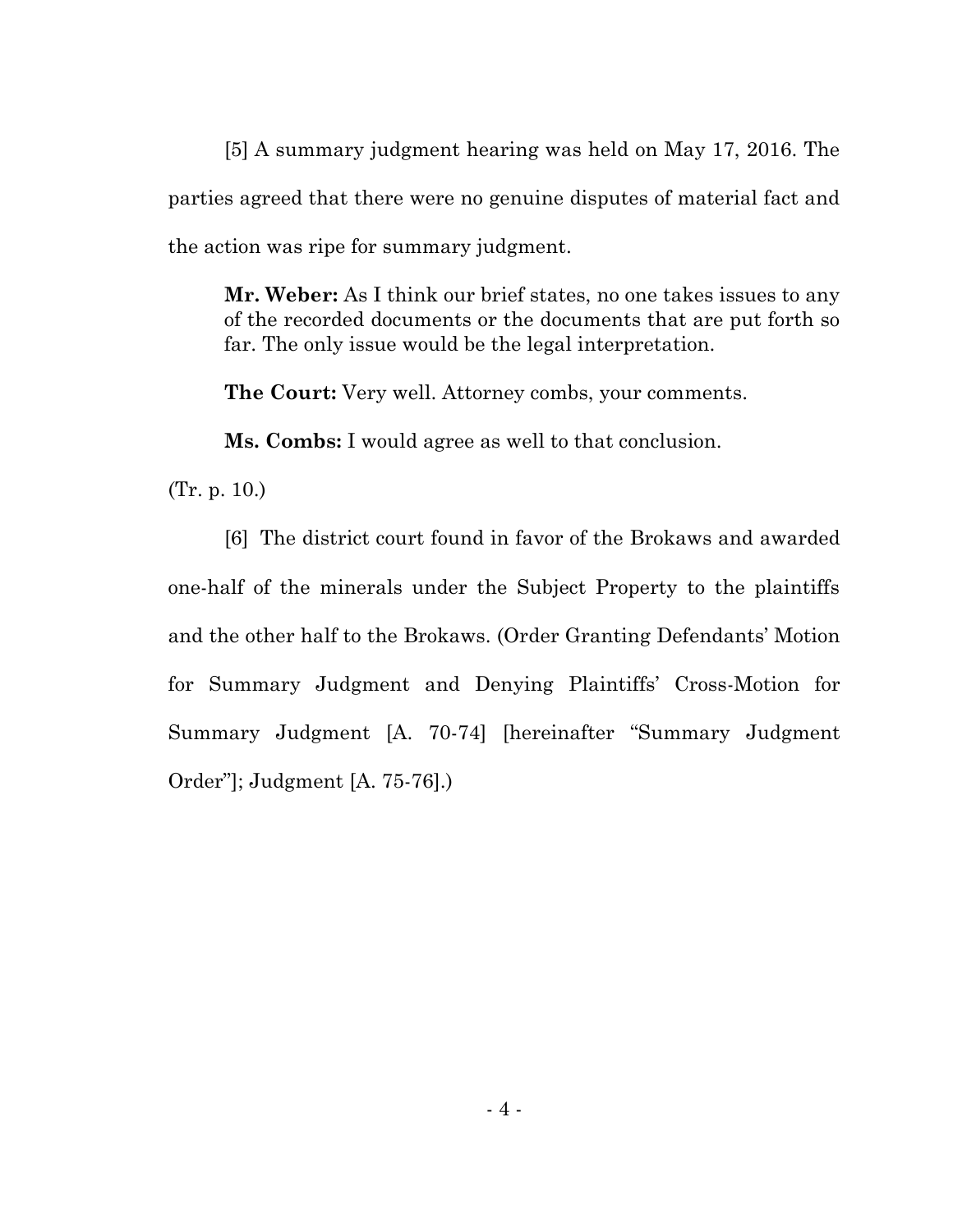#### STATEMENT OF FACTS

<span id="page-8-0"></span>[7] At one time, Lyman Brokaw owned a fee simple absolute interest in the surface and minerals of the Subject Property, by virtue of a County Deed from Williams County. (Johnson Aff., Ex. 1 [A. 20].). Shortly after the tax deed was recorded, the 1945 Judgment was entered by the Williams County District Court. The 1945 Judgment decreed Lyman Brokaw and his wife, Martha Brokaw were the owners in fee simple absolute of the Subject Property. (Johnson Aff., Ex. 1 [A. 21-22].)

[8] In 1958, Lyman Brokaw executed the 1958 Mineral Deed, which conveyed his interest in the minerals under the Subject Property to North American Royalties Inc., the plaintiffs' predecessor in interest. (Johnson Aff., Ex. 3 [A. 23].) Martha Brokaw was not a party to, nor a signatory on, the 1958 Mineral Deed. Id.

[9] Neither the plaintiffs nor the Brokaws dispute their respective chains of title after the 1958 Mineral Deed. (Amended Complaint, ¶¶ 6-9 [A. 8]; Answer and Counterclaim, ¶¶ 28 and 33 [A. 14-15]; Answer to Counterclaim, ¶ 8 [Def. A. 2].). The interpretations of the 1945 Judgment and the 1958 Mineral Deed and the ramifications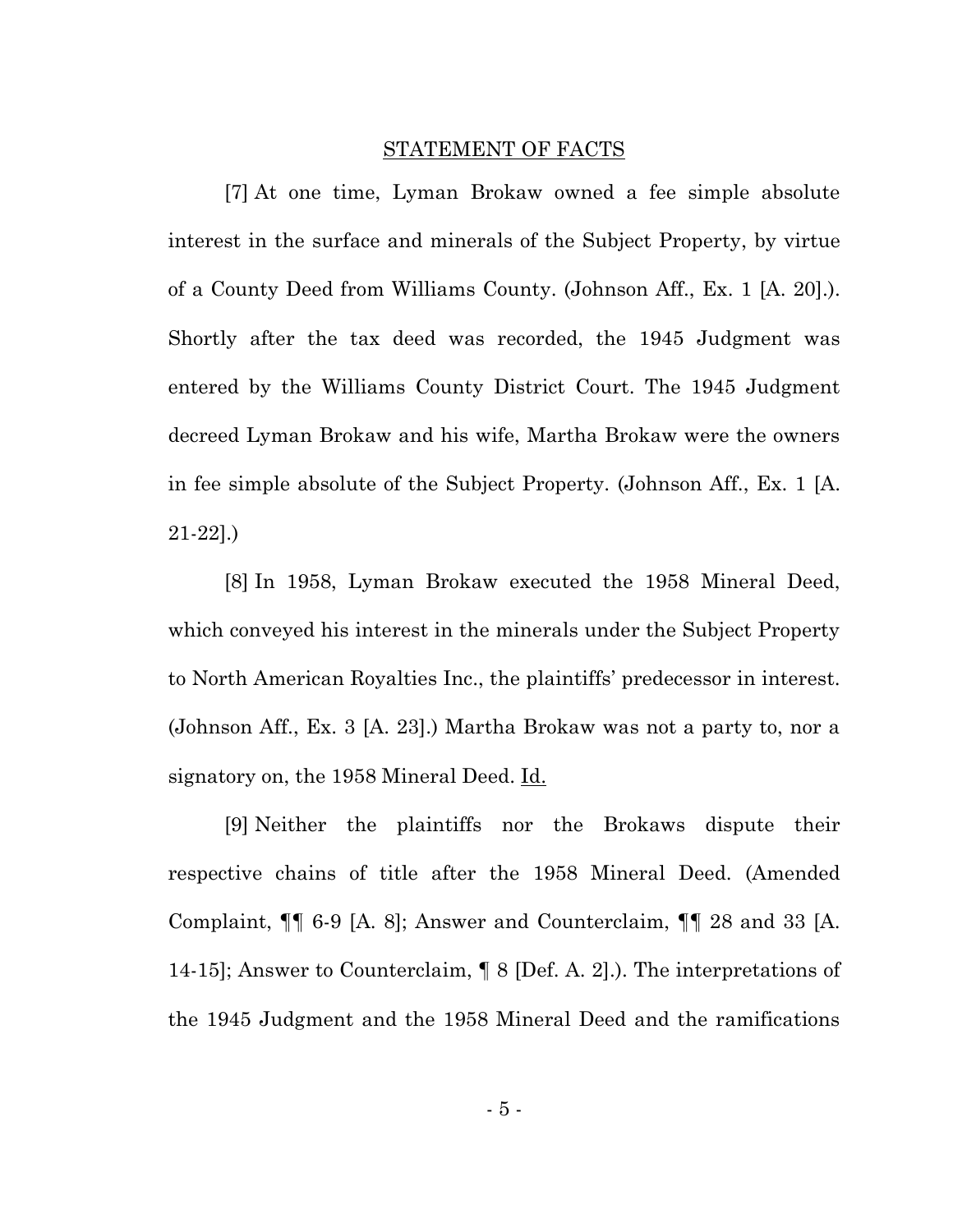thereof form the basis for the legal issues in the instant case. (Amended Complaint, ¶¶ 6-9 [A. 8]; Answer and Counterclaim, ¶¶ 28 and 33 [A. 14-15]; Answer to Counterclaim, ¶ 8 [Def. A. 2].) Put simply, the plaintiffs trace their title to North American Royalties Inc. and Brokaws trace their title to Martha Brokaw.

[10] The plaintiffs also submitted various leases, deeds, and other documents to support their alternative claims of ownership. [A. 35-69.] The existence and authenticity of those documents are not in dispute by the Brokaws. (Tr. p. 10.) It is the legal effect of these documents that is in dispute. Ibid.

[11] As a background for this Court, there has never been an oil and gas well with its surface location upon the Subject Property. (Johnson Aff., ¶¶ 4-5, Ex. 10 [Def. A. 6].) The first oil and gas well ever drilled that included the Subject Property in its producing unit was the BEAR CAT 33-28 1H well, which was spudded on February 19, 2013. (Johnson Aff., ¶¶ 7-9, Ex. 11 [Def. A. 7].) This action was started on October 7, 2015 by the plaintiffs. (Docket Sheet [A. 3].) However, the Brokaws had been working on this issue prior to the start of this action. (Tr. p. 6.)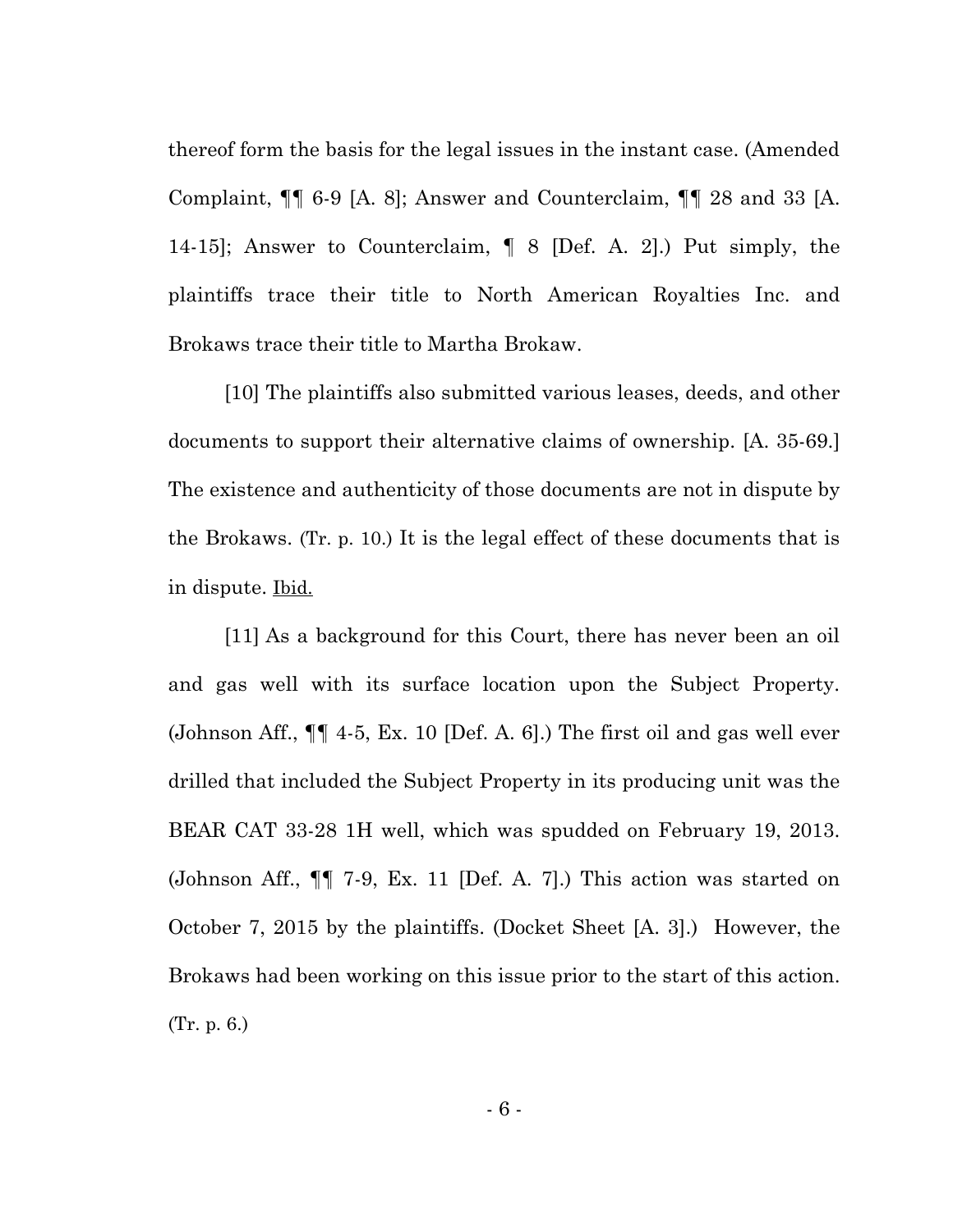[12] It was a matter of timing that made the Brokaws parties defendant, instead of being parties plaintiff as they had intended. The start of this action finally brought the ownership issue to a head.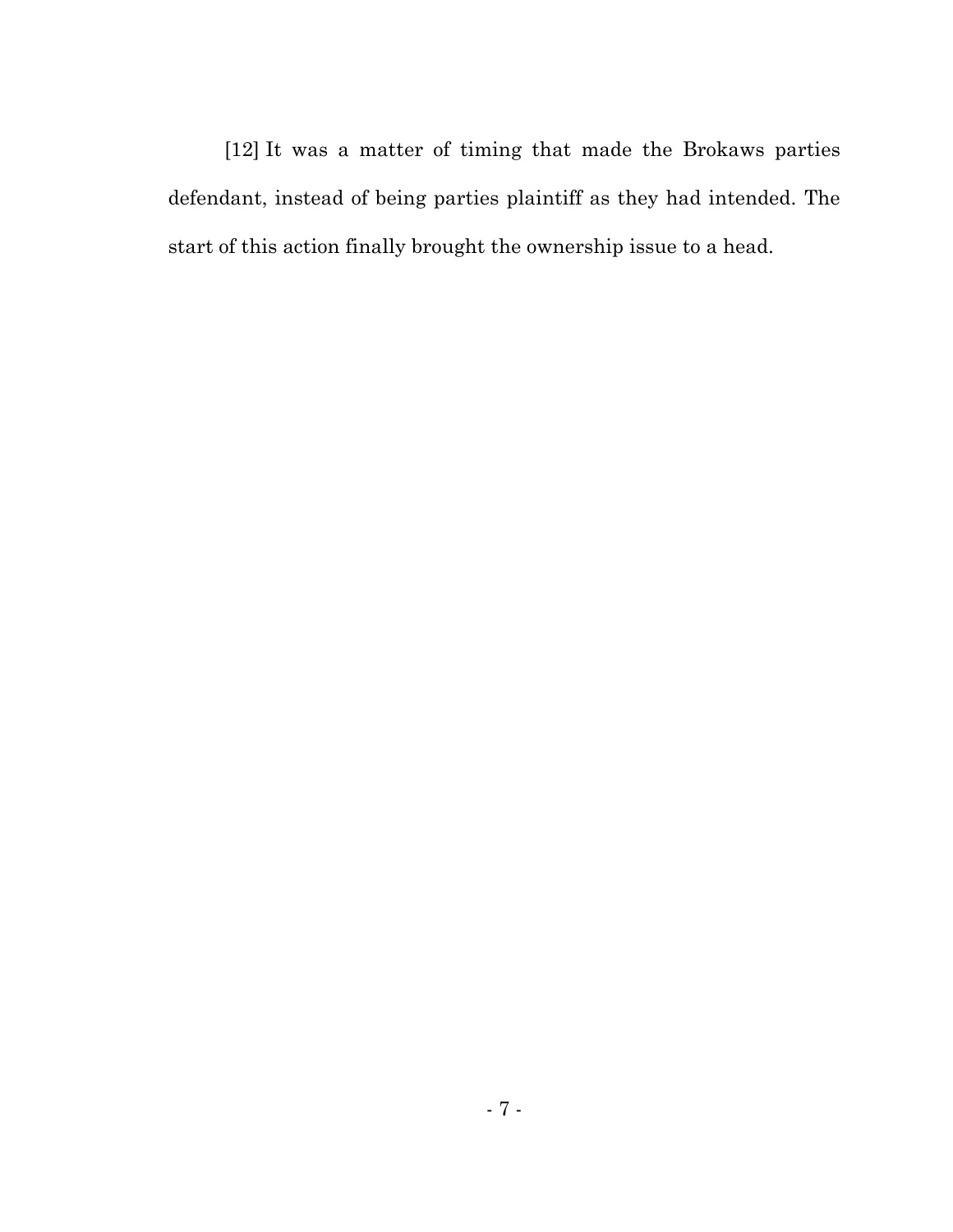#### LEGAL ARGUMENT

#### **A. Standard of Review**

<span id="page-11-1"></span><span id="page-11-0"></span>[13] The district court's decision was made on the parties'

competing motions for summary judgment under N.D.R.Civ.P. 56.

Summary judgment is a procedural device for the prompt resolution of a controversy on the merits without a trial if there are no genuine issues of material fact or inferences that can reasonably be drawn from undisputed facts, or if the only issues to be resolved are questions of law. A party moving for summary judgment has the burden of showing there are no genuine issues of material fact and the moving party is entitled to judgment as a matter of law. In determining whether summary judgment was appropriately granted, we must view the evidence in the light most favorable to the party opposing the motion, and that party will be given the benefit of all favorable inferences which can reasonably be drawn from the record. On appeal, this Court decides whether the information available to the district court precluded the existence of a genuine issue of material fact and entitled the moving party to judgment as a matter of law. Whether the district court properly granted summary judgment is a question of law which we review de novo on the entire record.

Fleck v. Missouri River Royalty Corp., 2015 ND 287, ¶ 6, 872 N.W.2d

329 (quoting Johnson v. Shield, 2015 ND 200, ¶ 6, 868 N.W.2d 368).

[14] The parties agreed on the record below that there is no

genuine dispute of material fact in this case. (Tr. p. 10.) The question is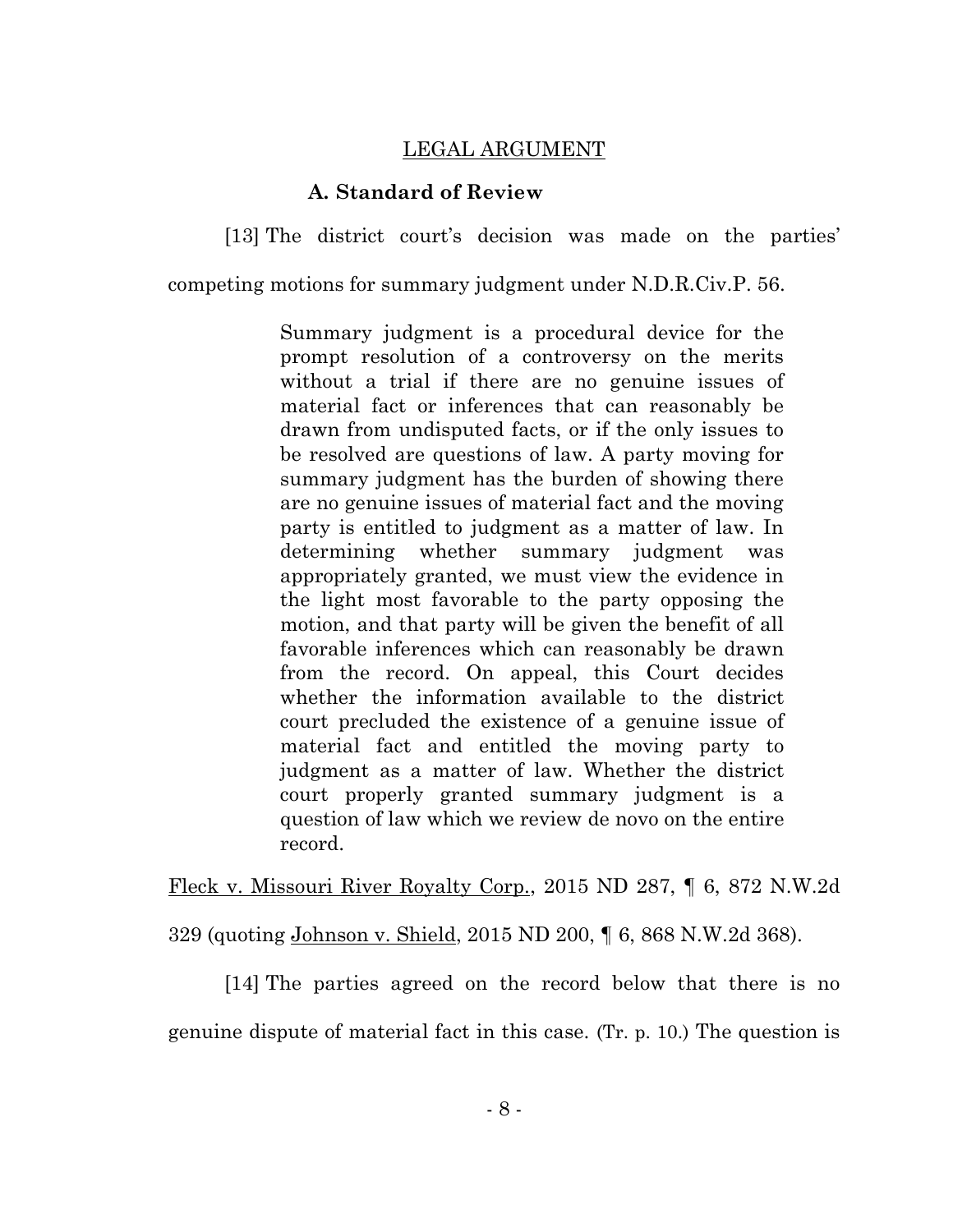<span id="page-12-0"></span>simply whether the district court correctly applied the law to the undisputed facts.

#### **B. The district court properly awarded one-half of the minerals under the Subject Property to the Brokaws.**

[15] In initiating this case in the district court, the plaintiffs originally claimed that the 1958 Mineral Deed conveyed a fee simple absolute 100% interest in the minerals lying under the Subject Land from Lyman Brokaw to North American Royalties Inc. (Amended Complaint, ¶ 6 [A. 8].) However, that allegation ignored the 1945 Judgment entered by the Williams County Court thirteen years before the 1958 Mineral Deed. (Johnson Aff., Ex. 2 [A. 21-22].) In the 1945 Judgment, the court decreed that both Lyman Brokaw and Martha Brokaw "are the owners in fee simple absolute" of the Subject Land, including the mineral interest. <u>Ibid.</u> Therefore, the 1945 Judgment vested title in the surface and minerals of the Subject Property to Lyman Brokaw and his wife, Martha Brokaw. As there was no designation as to how Lyman Brokaw and Martha Brokaw received their interest, it is presumed they received the Subject Property as tenants in common. N.D.C.C. § 47-02-08. Because of the 1945 Judgment,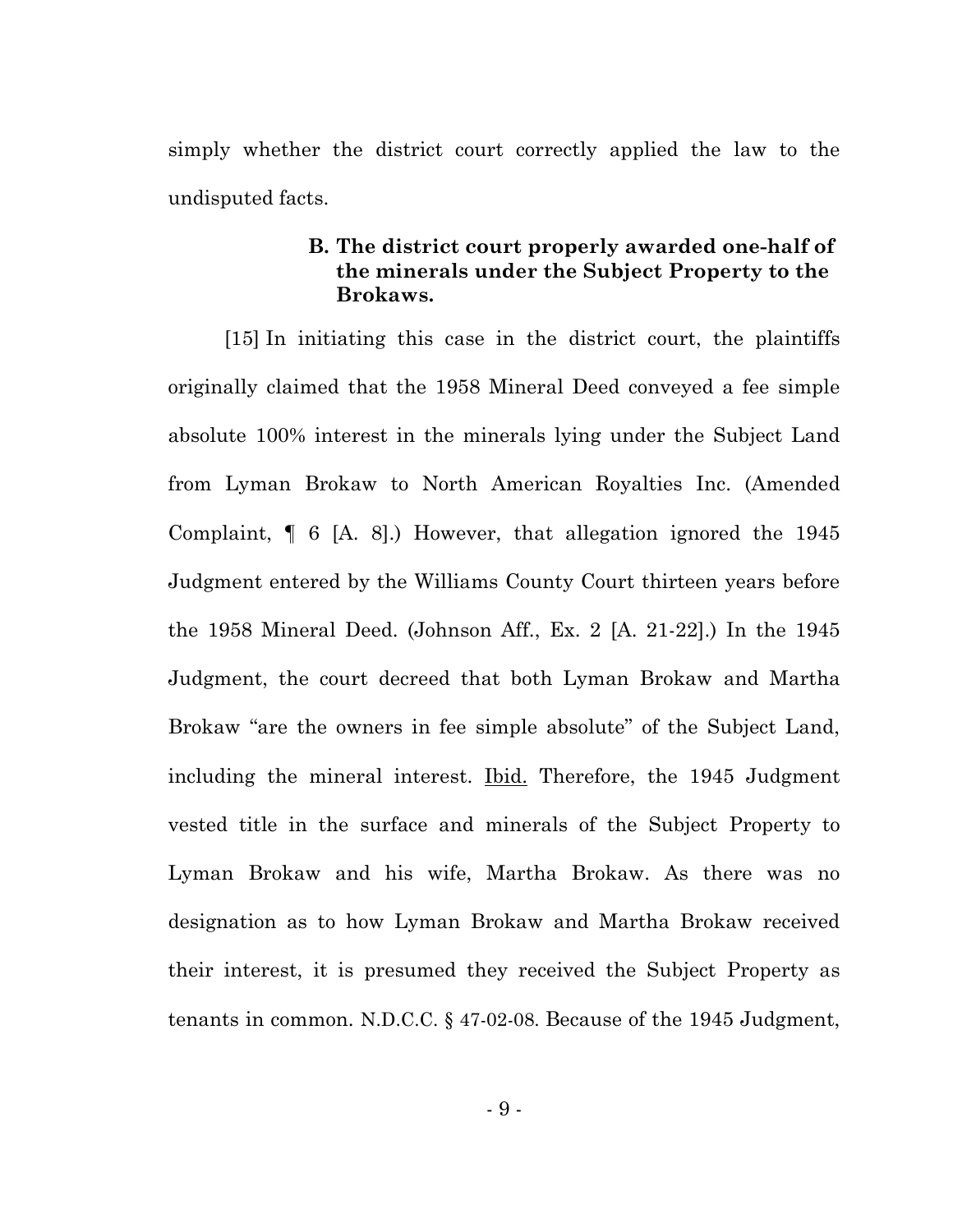Lyman Brokaw did not own a 100% interest in the minerals at the time he made the 1958 Mineral Deed.

[16] This Court has considered the question of "whether title to real property may be transferred by operation of a judgment under North Dakota law." McKenzie County v. Hodel, 467 N.W.2d 701, 704 (N.D. 1991). This Court concluded that "a North Dakota state court judgment can have a direct in rem effect upon title to real property." Ibid. Further, "North Dakota law does not impede the transfer of title to real property by operation of a judgment." Ibid. The plaintiffs argue that the court in 1945 concluded Martha Brokaw may have had a homestead interest or some type of other interest and that is why her name is included in the 1945 Judgment (Pl. Br., ¶ 29.) No admissible evidence was provided to support that contention, nor does any language in the 1945 Judgment limit its effect to homestead rights. The plaintiffs' argument is raw speculation without any foundation to be found in the evidence or in the law. It is also nonsensical: while a spouse's signature as grantor is commonly used to ensure that such inchoate homestead rights are not held back in a conveyance, and perhaps the same reasoning could justify including a spouse as a party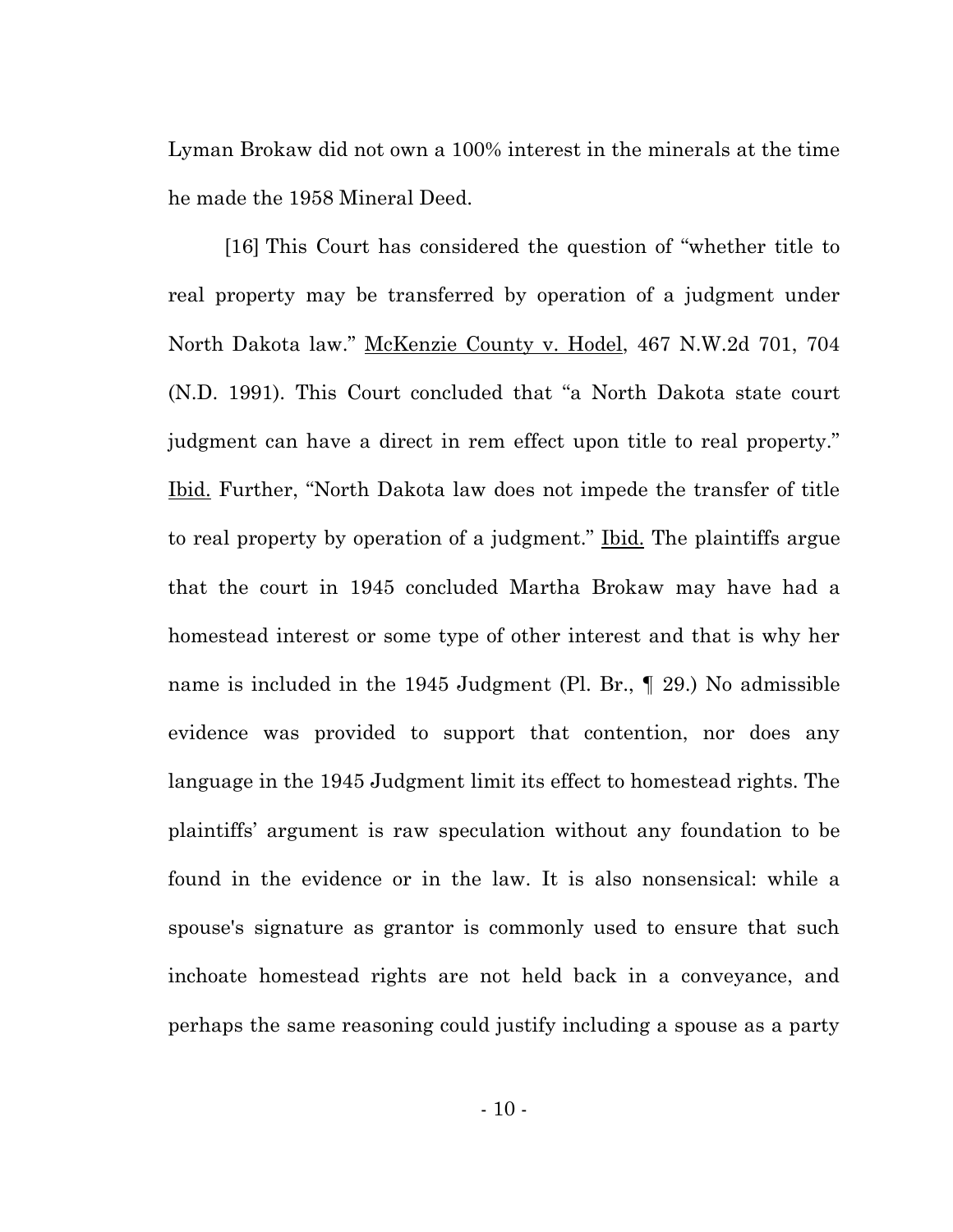in a quiet title action, this reasoning does not apply to the court's wording of the 1945 Judgment, which vests title to the land jointly in Lyman Brokaw and Martha Brokaw. By operation of the 1945 Judgment, Lyman Brokaw and Martha Brokaw owned the Subject Land as tenants in common from 1945 onward. Hodel, 467 N.W.2d at 704; N.D.C.C. § 47-02-08.

[17] In an attempt to distinguish this case from Hodel, the plaintiffs claim that "[t]he facts in this case resemble more of the  $City$ of] Fargo v. D.T.L. [Properties, Inc.] case." (Pl. Br., ¶ 25.) In D.T.L. Properties, this Court was tasked with resolving a lawsuit between the actual parties to a deed when one party mistakenly conveyed its parking lot to the other in addition to the property that the parties had intended to convey. 1997 ND 109, ¶ 7, 564 N.W.2d 274. This Court affirmed the district court judgment, reforming the deed in light of the City of Fargo's mistaken inclusion of the parking lot in the legal description. <u>Id.</u> at  $\parallel$  25. There is precisely zero similarity between this action and <u>D.T.L. Properties</u>. This is not an action to reform a deed, this action is not between parties in any kind of privity, and the parties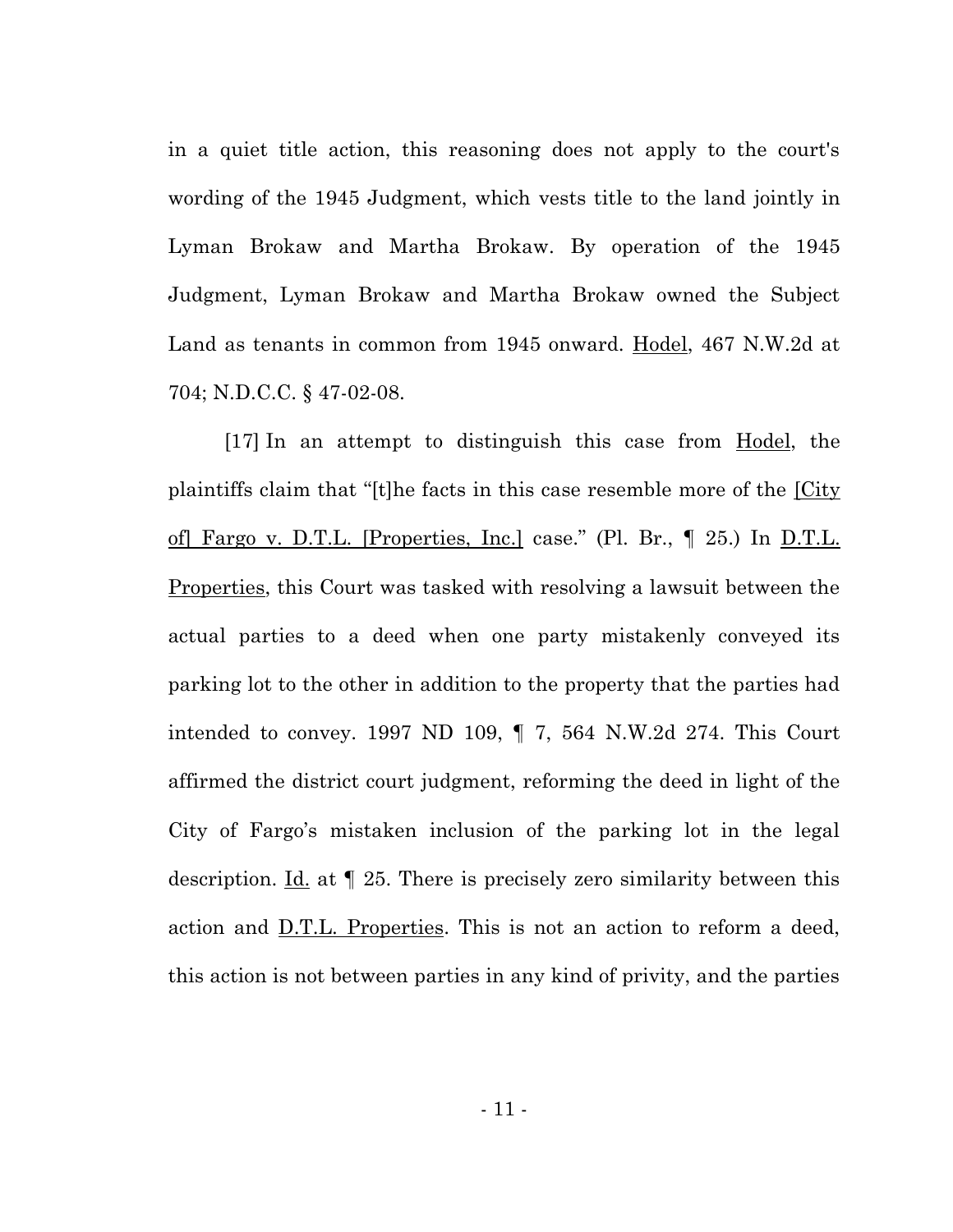in this action do not allege that there was a mistake in a deed between them.

[18] The plaintiffs also cite to Malloy v. Boettcher, 334 N.W.2d 8 (N.D. 1983) as support for their argument that the 1958 Mineral Deed was effective to convey the entire mineral interest under the Subject Property to the plaintiffs' predecessor in interest. (Pl. Br., ¶ 26.) In Malloy, this Court analyzed the question of whether a reservation could be effective to reserve an interest in property to a stranger to title. Id. The plaintiffs' citation contains an excerpt that is taken out of context to reach a different conclusion than the one this Court reached. (Pl. Br., ¶ 26.) A more complete version of that same quote is, "a reservation or exception can be effective to convey a property interest to a third party who is a stranger to the deed or title of the property where that is determined to have been the grantor's intent." Malloy, 334 N.W.2d at 9. The plaintiffs are either mistakenly or purposefully misquoting a case for a position it does not support. Either way, the matter in the case at bar has nothing to do with a reservation or an exception to a third party.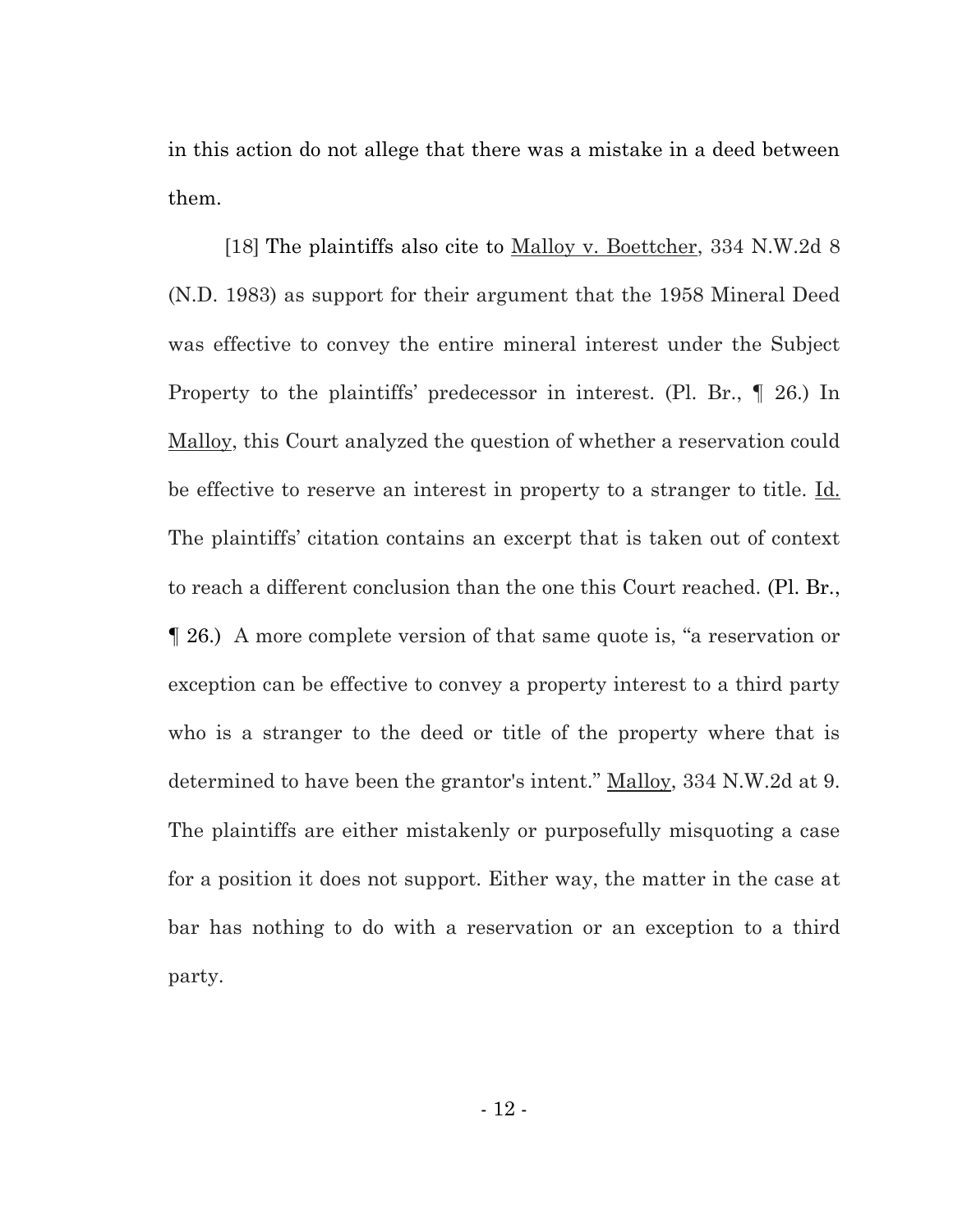[19] The 1958 Mineral Deed, from which plaintiffs claimed their interest, was executed by Lyman Brokaw alone and was not joined by Martha Brokaw. (Johnson Aff., Ex. 3 [A. 23].) As a result, the 1958 Mineral Deed could only convey Lyman Brokaw's one-half (1/2) share of the minerals in the Subject Land. Wachter Dev. L.L.C. v. Gomke, 544 N.W.2d 127, 130 (N.D. 1996) (citing Robar v. Ellingson, 301 N.W.2d 653, 662 (N.D. 1981)) ("The signature of the deed by some, but not all, of the grantors is considered to be a conveyance of the interest owned by the signing parties, *but it is ineffective as to the nonsigning parties*.") (emphasis supplied). Afterward, Martha Brokaw retained her one-half (1/2) interest in the Subject Property. Simply put, the plaintiffs have no chain of title to the interest that Martha Brokaw owned.

[20] The plaintiffs and Brokaws claimed title through a common source, Lyman Brokaw. Brokaws obtained their title through Martha Brokaw, who obtained her title from Lyman Brokaw in the 1945 Judgment. The plaintiffs obtained their interest from North American Royalties Inc., which obtained its title from Lyman Brokaw in the 1958 Mineral Deed, subsequent to the 1945 Judgment. "Where the parties trace their title to a common source, the [Defendants] need not show a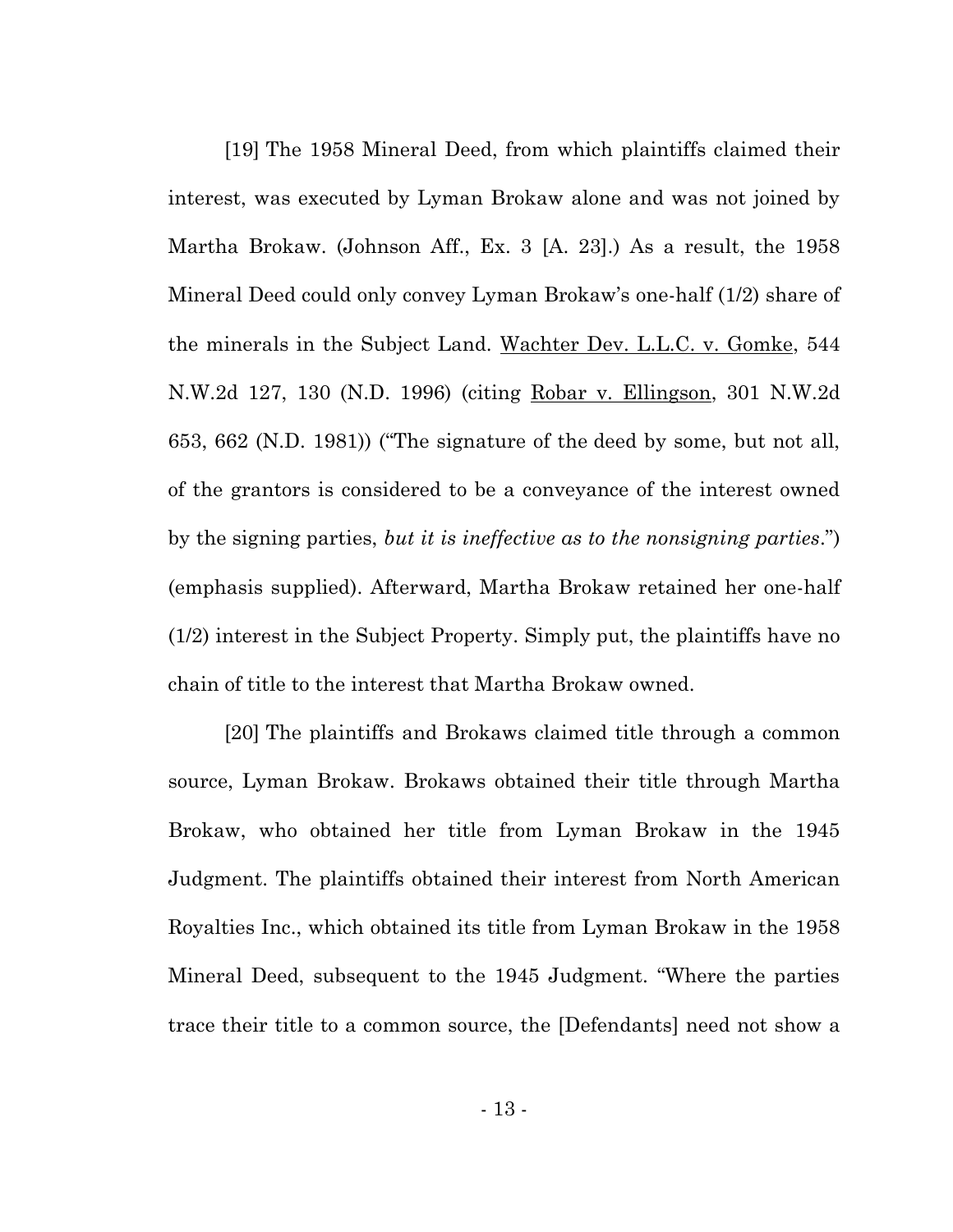title good as against the whole world, but only as against the [Plaintiffs], and, the one who has the superior title or equity must prevail." Shuck v. Shuck, 44 N.W.2d 767, 771 (1950) (internal quotations omitted and party nomenclature reversed for clarity). As matter of record title, the Brokaws own the one-half interest the Martha Brokaw owned after the 1945 Judgment was entered.

[21] The plaintiffs assert that laches should have barred the Brokaws' claims. (Pl. Br., ¶ 28.) To establish laches, the party asserting laches must establish a delay or lapse of time and the "party against whom laches is sought to be invoked must be actually or presumptively aware of his rights and fail to assert them against a party who has in good faith permitted his position to become so changed that he cannot be restored to his former state." Simons v. Tancre, 321 N.W.2d 495, 500 (N.D. 1982) (quoting Sabot v. Fox, 272 N.W.2d 280, 283 (N.D.1978)).

[22] The title issues presented in the case at bar have not been addressed until this time because oil and gas exploration of the Subject Property did not begin until February 19, 2013. (Johnson Aff., ¶¶ 4-9 and Exs. 10-11 [Def. A. 6-7].) Prior to 2013, there was no particular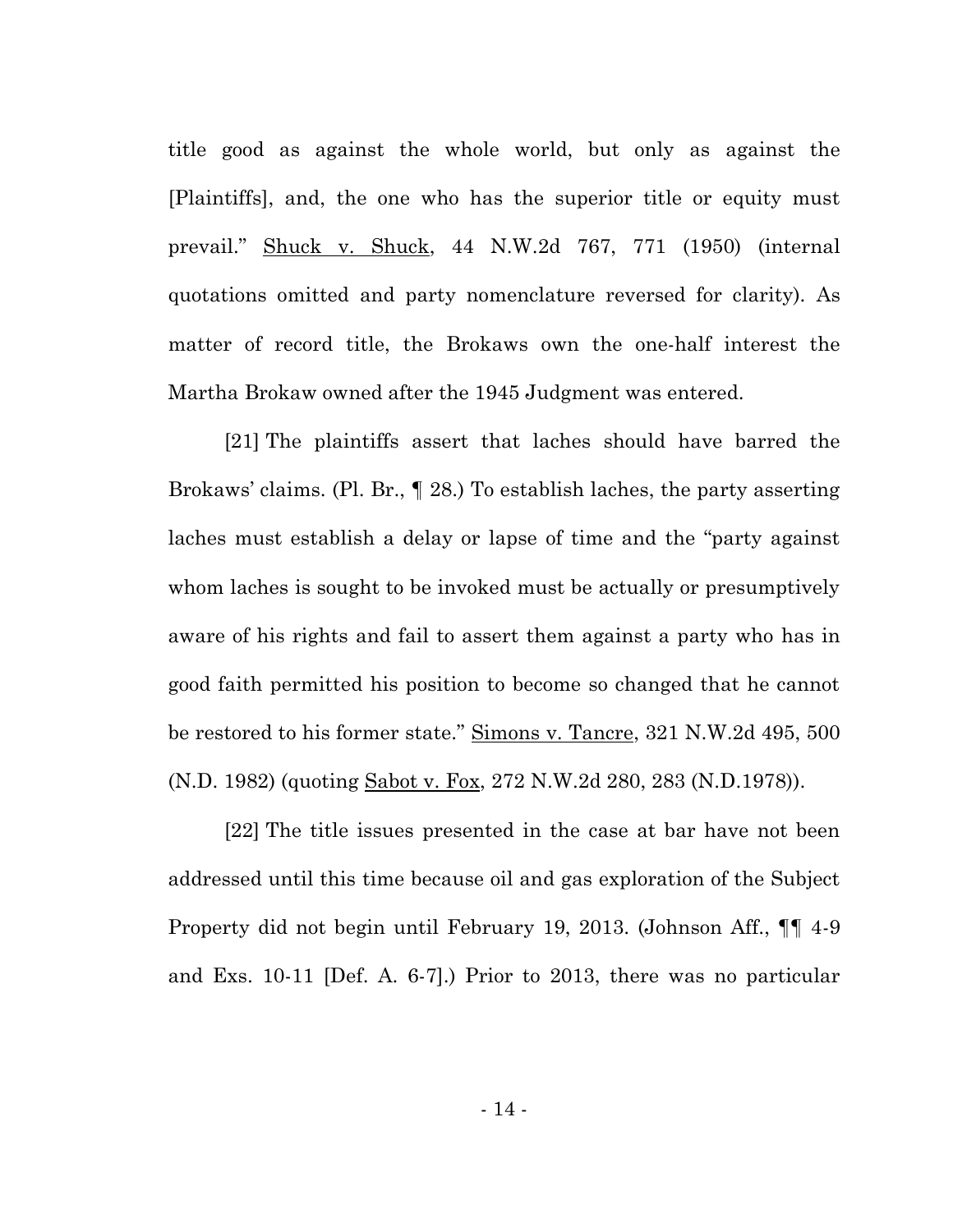reason for the plaintiffs or the Brokaws to bring the action to the district court.

[23] Additionally, the plaintiffs and their predecessors in interest were on record notice that Martha Brokaw owned half of the Subject Property via the 1945 Judgment. "Laches is based principally upon the inequity of permitting a claim to be enforced due to change of conditions of the parties because of such delay." Sabot v. Fox, 272 N.W.2d 280, 283 (quoting Adams v. Little Missouri Minerals Association, 143 N.W.2d 659, 667 (N.D.1966)). The Brokaws should not be barred from asserting a counterclaim because of the plaintiffs and their predecessors' failure to consider and understand the 1945 Judgment's effect on the title to the Subject Property.

[24] Moreover, the Brokaws diligently prosecuted their rights since oil and gas exploration began on the Subject Property. As is the case with many mineral ownership interests in western North Dakota, some clouds on title had rolled in over the years and the Brokaws worked to clear them. Even before oil and gas exploration began in Section 28, the Estate of Evelyn Brokaw was opened on November 24, 2010. (Application for Informal Probate, In the Matter of Evelyn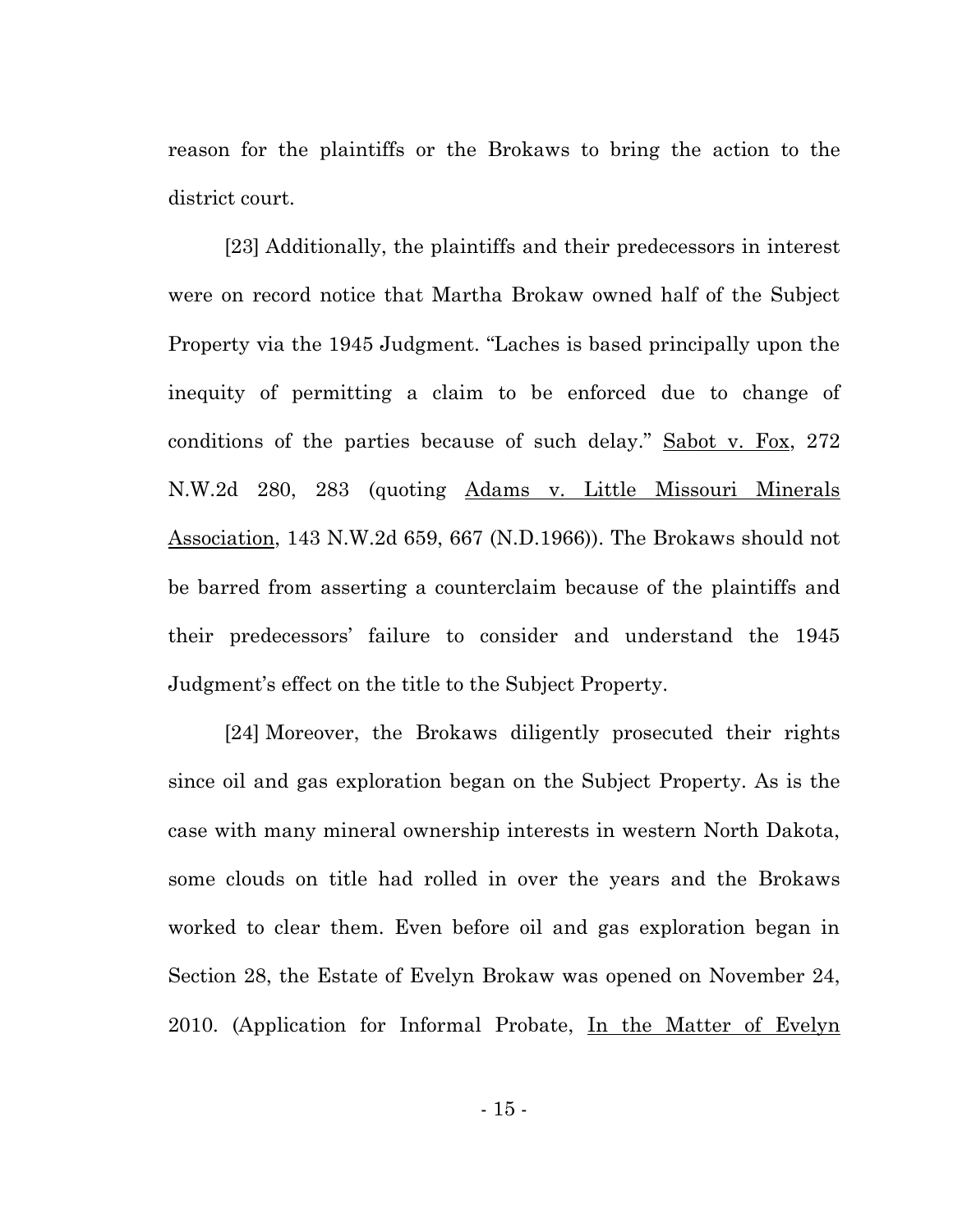Brokaw, deceased, Williams County Case No. 53-10-P-368, Docket #2.) The personal representative received the court's authority to make decisions regarding litigation on behalf of the estate on May 26, 2015. (Order Approving the Authority of the PR to Make Decisions on Behalf of Estate in Litigation Without Further Court Intervention or Approval, In the Matter of Evelyn Brokaw, deceased, Williams County Case No. 53-10-P-368, Docket #83.) The litigation contemplated was precisely the lawsuit brought before the district court, "in regard to mineral interests believed to be owned by the Estate in Township 155 North, Range 100 West, Section 28: S1/2NE1/4, N1/2SE1/4." Ibid.

[25] With authority to litigate on behalf of the estate, the personal representative of the Estate of Evelyn Brokaw began preparations to bring a lawsuit similar in form to the instant one, albeit with the names on either side of the "v." reversed. (Tr. p. 6.) It was only due to the plaintiffs commencing this action first that the Defendants did not do so. Id. The plaintiffs also did not explain why they waited until 70 years after the 1945 Judgment was entered or nearly 25 years after the Supreme Court decided Hodel to do anything to clear up the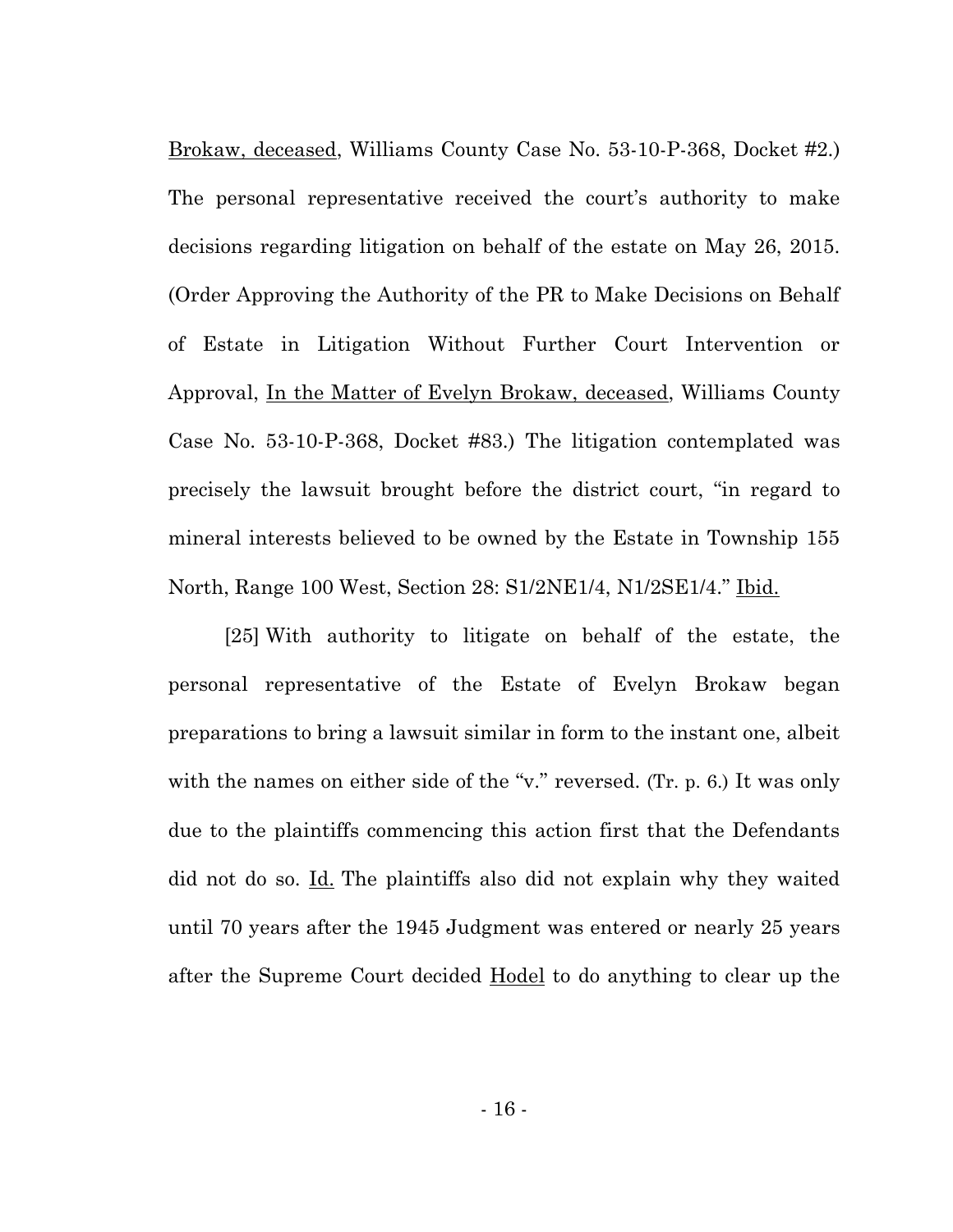clouds that the 1945 Judgment, particularly in light of the Hodel decision, cast across their theory of title.

[26] This is far from the model of laches, an equitable doctrine by which parties who unreasonably sit on their rights may be barred from asserting them when the principles of equity make it unfair to do so. The plaintiffs sat on their rights, if any, for 70 years. The Brokaws have done all they can to clear up issues with their title as successorsin-interest to Martha Brokaw ever since oil and gas development began in Section 28 and they became aware of potential clouds on their title. It was perfectly fair for the district court to reach the merits of the parties' claims.

[27] In summary, the plaintiffs' predecessor in title, North American Royalties Inc., obtained its title from Lyman Brokaw thirteen years after Martha Brokaw obtained her interest and Martha Brokaw never conveyed any of her title to North American Royalties Inc. Therefore, as a matter of law, North American Royalties Inc. received only Lyman Brokaw's share of the mineral interest, which was an undivided one-half (1/2) of 160 acres, or 80 undivided net mineral acres. The plaintiffs claimed an interest through North American Royalties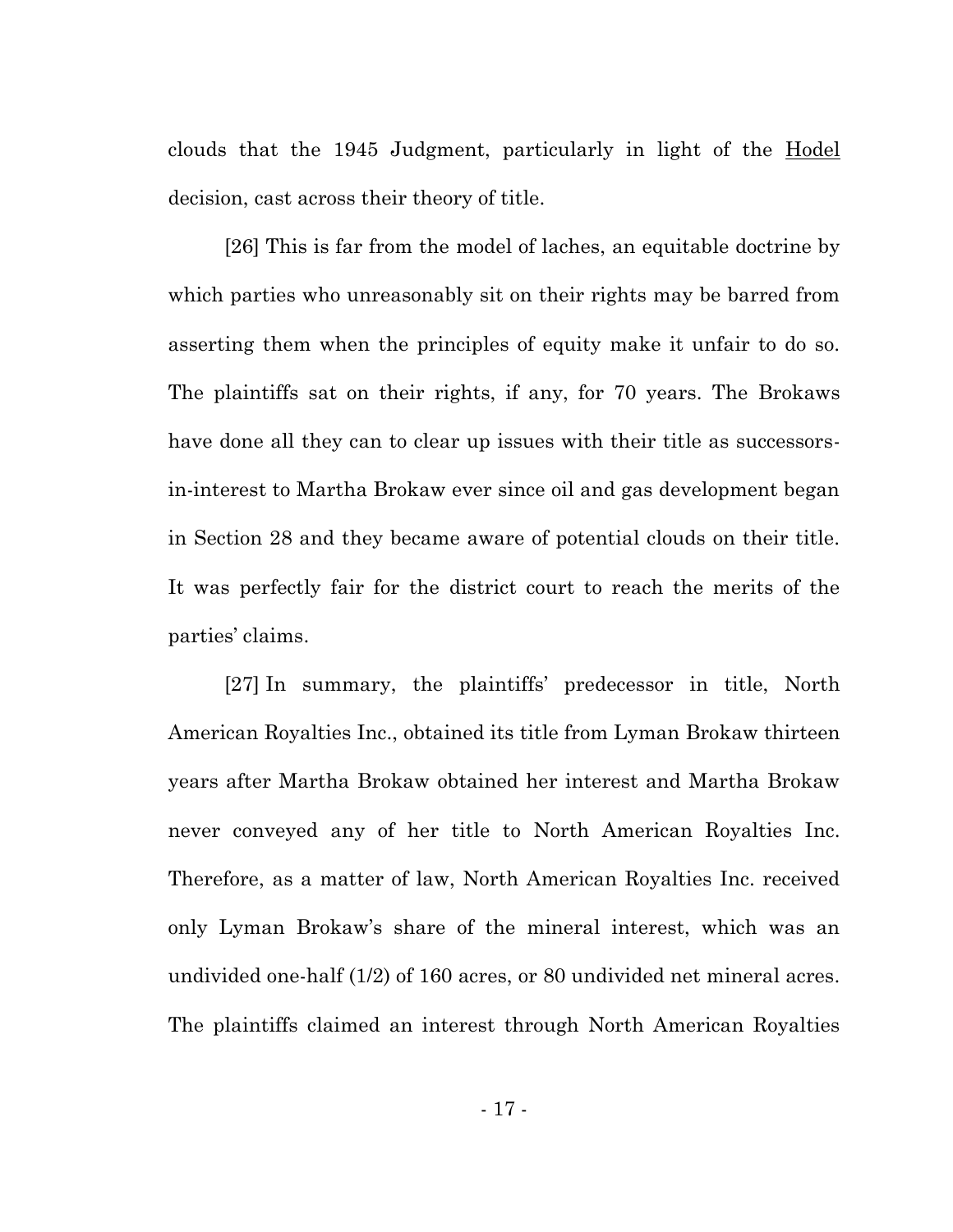Inc. and their chain of title is not in dispute. Consequently, the plaintiffs own 80 net undivided mineral acres that North American Royalties Inc. received in the 1958 Mineral Deed. The district court properly interpreted the effect of the documents in the chain of title and quieted title to one-half of the minerals under the Subject Property to the Brokaws.

## **C. This Court does not have standing to decide arguments related to the plaintiffs' internal disputes regarding ownership.**

<span id="page-21-0"></span>[28] After the district court entered its Judgment, the plaintiffs submitted a motion to correct judgment. (Motion to Correct Judgment [A. 77-78].) This Court remanded the motion to the district court for 30 days. (Clerk's Order of Remand dated August 17, 2016.) The motion was eventually denied. (Order Denying Plaintiffs' Motion to Correct Judgment [Def. A. 10].) However, the district court did not rule on the motion within the thirty days of this Court's remand. Id. Since a decision on that motion was not rendered until after the thirty-day deadline, this Court should not consider the motion because the district court did not rule on it when it had jurisdiction to do so.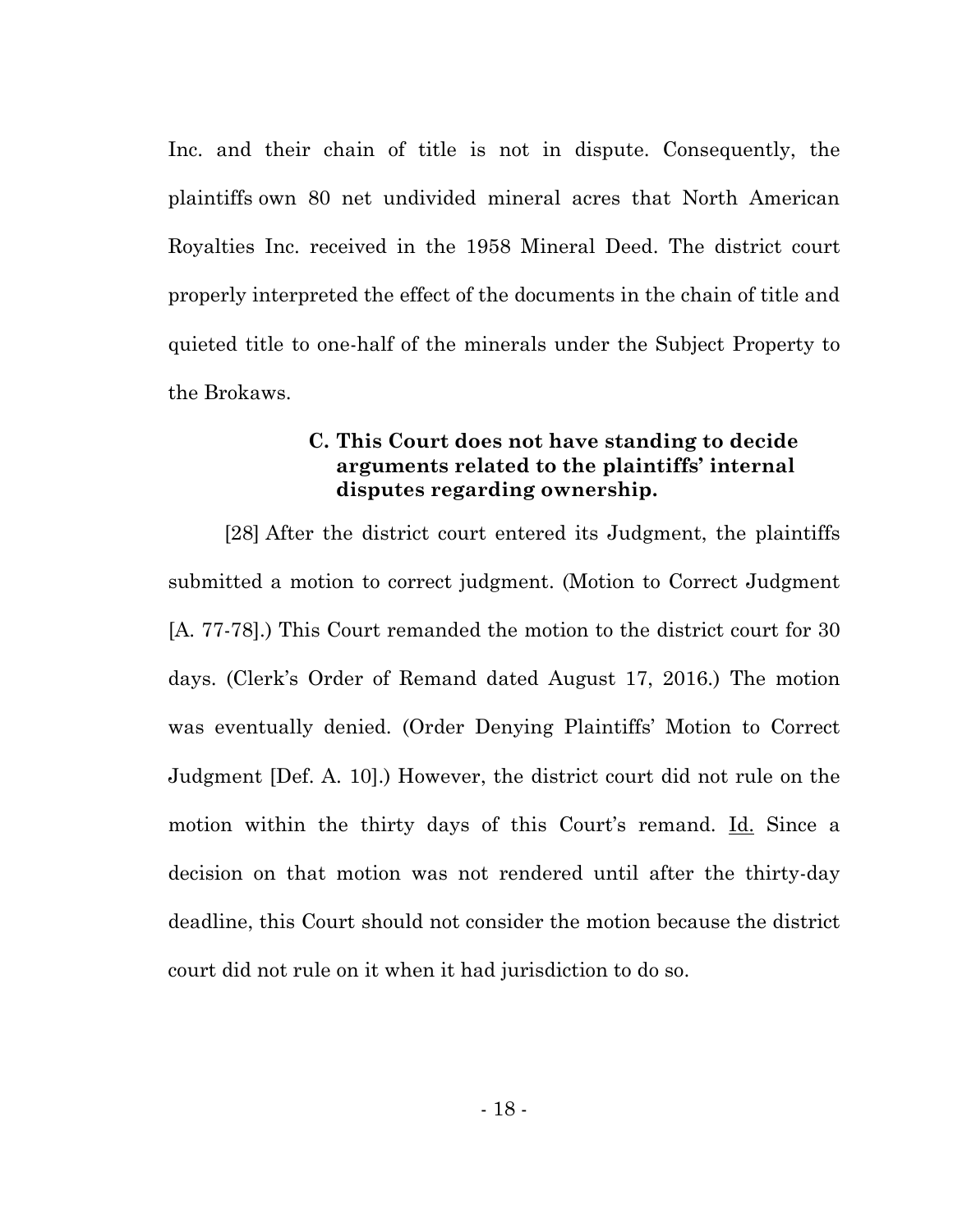[29] Further, the district court did not have jurisdiction to grant the motion to correct judgment and this Court does not have jurisdiction to hear those arguments. <u>Zimney v. N. Dakota Crime</u> Victims Reparations Bd., 252 N.W.2d 8, 11 (N.D. 1977). ("It is basic that before any jurisdiction may be exercised by the court appropriate pleading must be filed giving rise to the court's jurisdiction."). The amended complaint filed by the plaintiffs in this matter requested the district court to grant judgment determining the Brokaws' claims to the Subject Property be adjudged as null and void, and that the plaintiffs owned all of the Subject Property. (Amended Complaint [A. 7-10].) During the course of this action, no claim was made in the pleadings and no argument was made at the summary judgment hearing addressing what would happen to the plaintiffs' interests if the Brokaws succeeded on their claims. No evidence was presented regarding how the plaintiffs' interests would be apportioned if the Brokaws' counterclaim or motion for summary judgment was granted. "Issues must be presented to the district court so the district court can develop the issues and a record for this Court to review on appeal." Gustafson v. Estate of Poitra, 2011 ND 150, ¶ 7, 800 N.W.2d 842.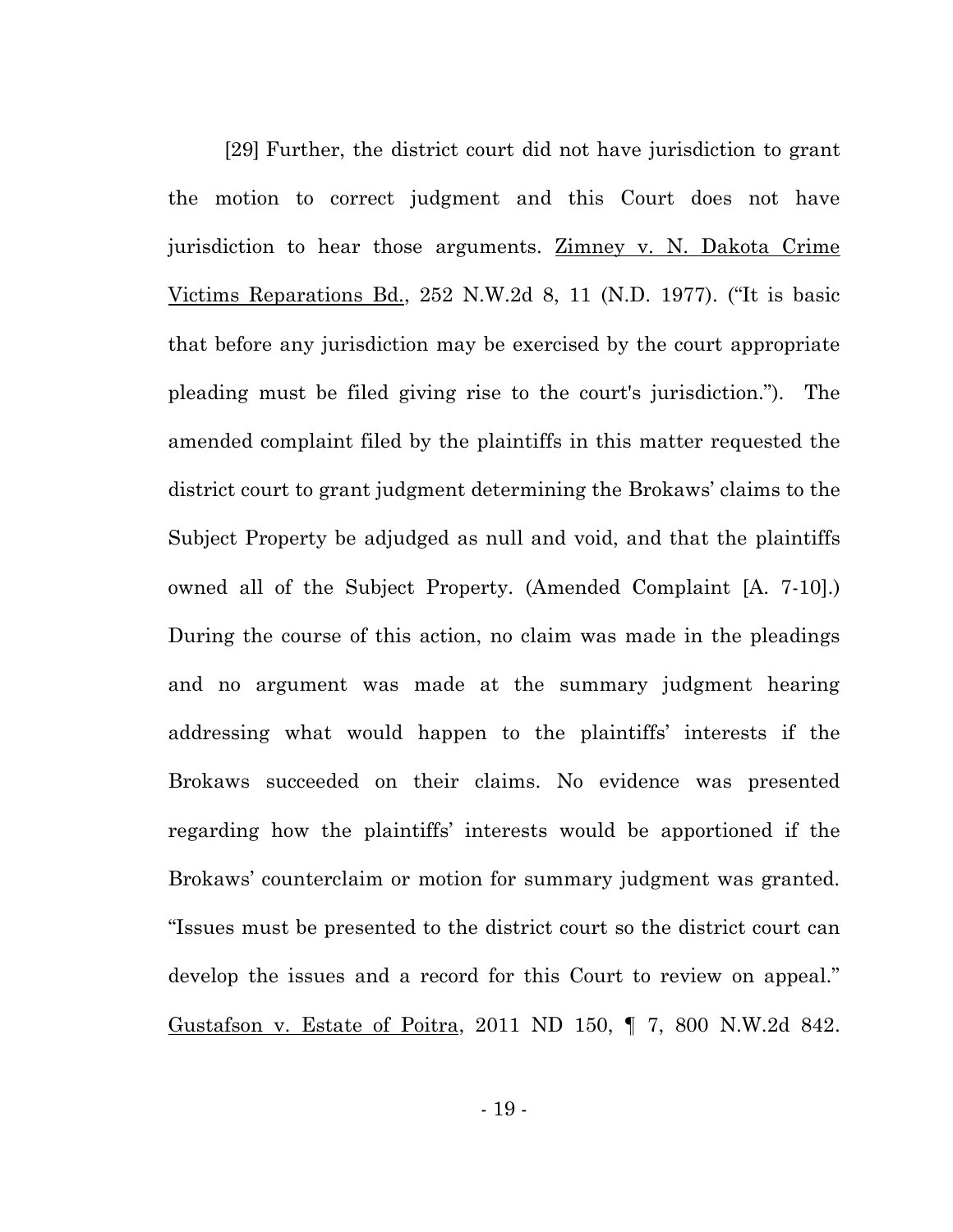Because the district court was never asked in a pleading to decide and never fully briefed on the issue of plaintiffs' proportional ownership in the event the Brokaws succeeded, the district court was correct in awarding a one-half interest in the minerals under the Subject Property to "North American Royalties and their successors in interest," which are the plaintiffs. (Judgment, ¶ 3 [A. 76].) The record simply does not reflect how The Hamill Foundation's ownership is superior to that of the other plaintiffs. And because the plaintiffs did not present the issue properly before the district court, this Court cannot hear those claims. Heng v. Rotech Med. Corp., 2006 ND 176, ¶ 9, 720 N.W.2d 54 ("We do not address issues raised for the first time on appeal.").

#### **D. The district court properly denied the plaintiffs' motion to correct judgment.**

<span id="page-23-0"></span>[30] Alternatively, if this Court does entertain arguments regarding the district court's ownership determination on the Judgment, the district court properly denied the motion.

[31] To start, there may have been other interested parties, including the lessees of the plaintiffs, whose rights may be affected if the district court had granted the motion. "No grantee can be bound by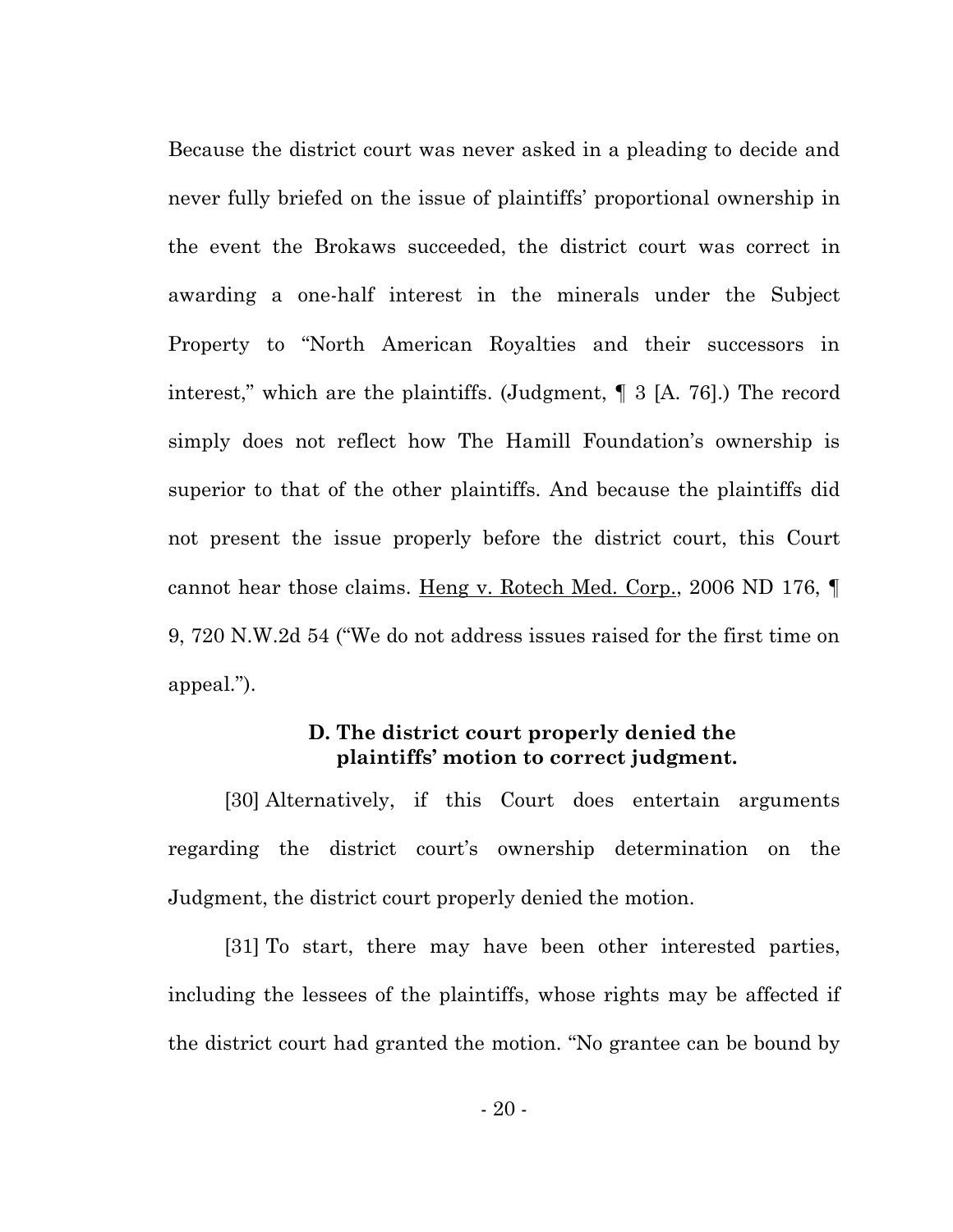any judgment in an action commenced against his grantor subsequent to the grant; otherwise a man having no interest in property could defeat the estate of the true owner." Dull v. Blackman, 169 U.S. 243, 248 (1898). The plaintiffs offered numerous leases as support for their motion for summary judgment. As such, all of the lessees are interested parties, especially those who leased with plaintiffs other than The Hamill Foundation.

[32] Another area of concern is the status of the plaintiffs' legal representation. Even though the Motion to Correct the Judgment alleged that all of the plaintiffs agreed as to The Hamill Foundation's ownership, the Notice of Appeal listed two plaintiffs, Black Stone Minerals, L.P., and The Hamill Foundation, as appellees. (Notice of Appeal [A. 79].) Therefore, their independent counsel should have been involved in advising them how to resolve a dispute of title between themselves and The Hamill Foundation.

[33] Ultimately, there were too many issues present for the district court to correct the judgment, even if those issues were raised in the pleadings, which they were not. If the plaintiffs do agree as to their ownership, they can sign a stipulation allocating the remaining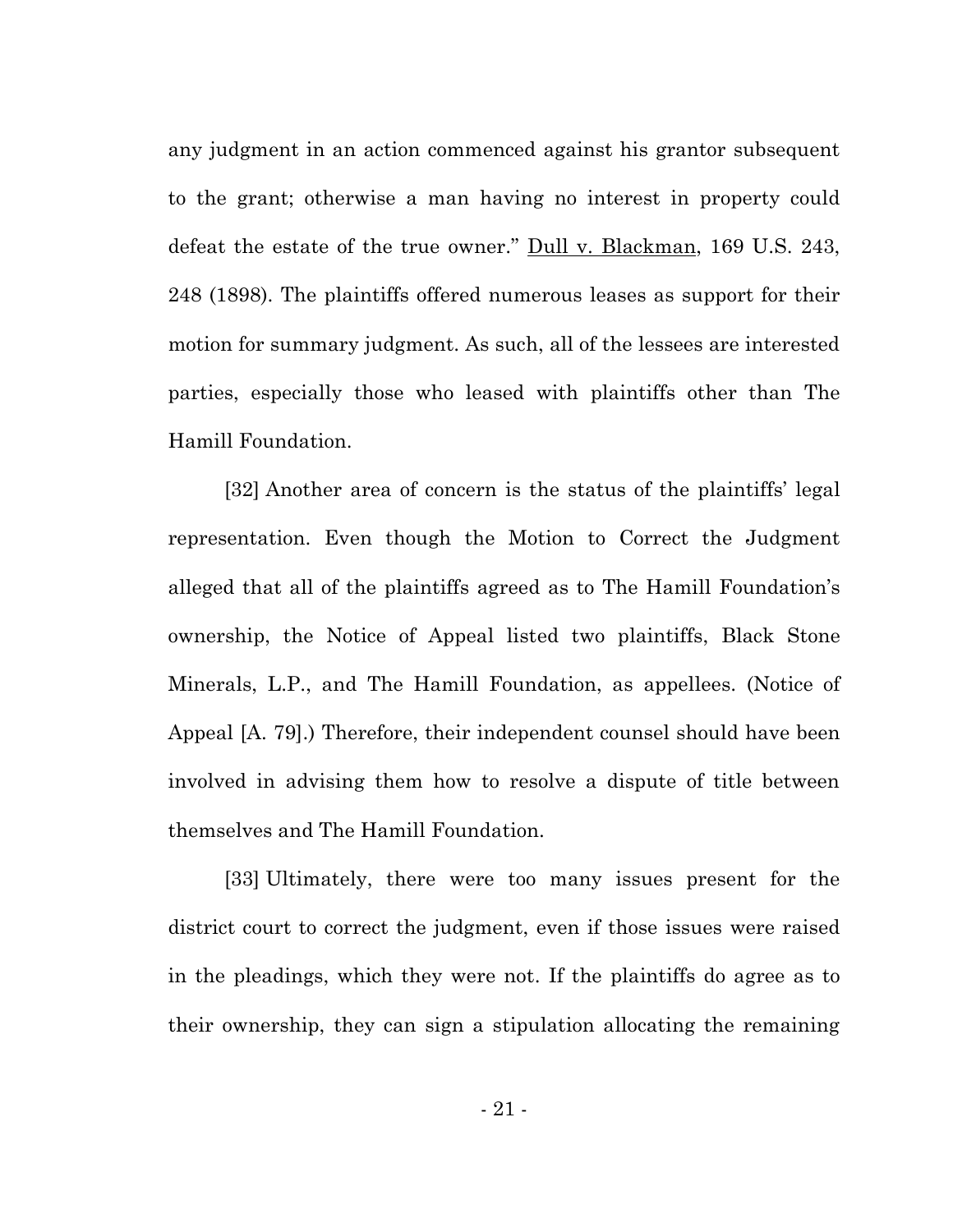minerals under the Subject Property. Alternatively, a separate action can be brought to determine their individual interest.

## **E. The Marketable Record Title Act did not divest the Brokaws of their interest in the Subject Property.**

<span id="page-25-0"></span>[34] The plaintiffs claim that the Marketable Record Title Affidavit (hereinafter "Affidavit") filed by Black Stone Minerals Company, L.P., was effective to vest title in the minerals under the Subject Property to the plaintiffs. (Pl. Br. ¶¶ 17-18.)

[35] The Marketable Record Title Act (hereinafter the "Act") did not vest title in the plaintiffs. As provided by N.D.C.C. § 47-19.1-02,

"A person is deemed to have the unbroken chain of title to an interest in real estate when the records of the county recorder disclose a conveyance or other title transaction of record twenty years or more which purports to create the interest in that person or that person's immediate or remote grantors, with nothing appearing of record purporting to divest that purported interest*.*"

(emphasis supplied). By operation of the 1945 Judgment, one-half (1/2) of Lyman Brokaw's interest in the Subject Property was divested to Martha Brokaw. The Act does not apply because Lyman Brokaw's interest was divested with one-half (1/2) of the full interest being vested in Martha Brokaw's name by the 1945 quiet title Judgment prior to the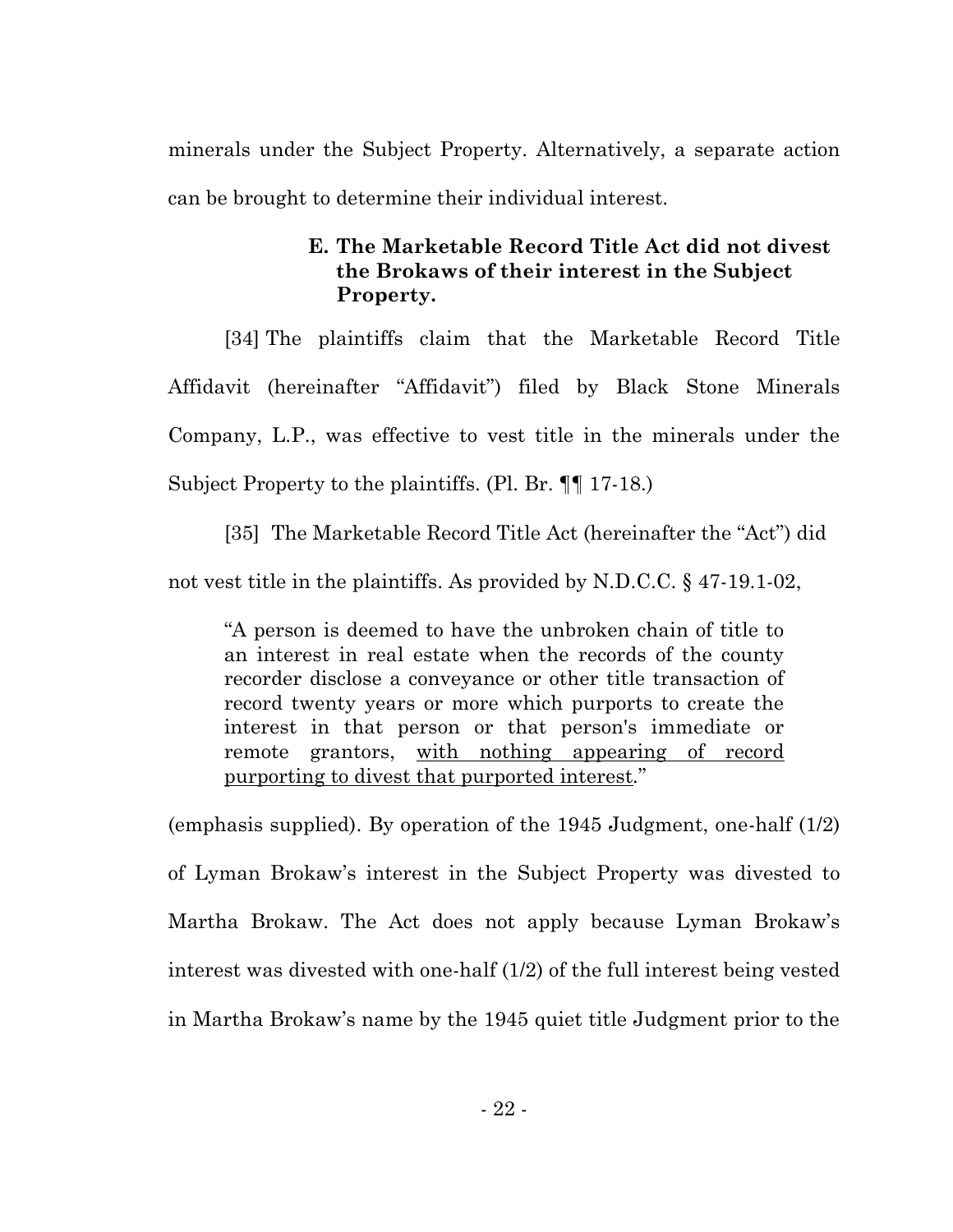1958 Mineral Deed from Lyman Brokaw to North American Royalties, Inc.

[36] Further, the purpose of the Act is to simplify and facilitate real estate title transactions by allowing persons to deal with the record title owner. N.D.C.C. § 47-19.1-10. The plaintiffs and their predecessors in interest were not the record title owner for the entire mineral estate under the Subject Property. Martha Brokaw was the record owner of the other one-half (1/2) interest.

[37] Assuming, *arguendo,* that the Act did apply, the Affidavit offered by the plaintiffs is only in the name of Black Stone Minerals Company, L.P. (Exhibit AC – Aff. of Marketable Title, [A. 69].) None of the other plaintiffs were privy to the Affidavit. Id. As a result, any effect would only be attributable to Black Stone Minerals Company, L.P.'s potential interest. Further, the Affidavit only references a onequarter (1/4) mineral interest under the Subject Property. Id. Therefore, it is not effective against the entirety of the Subject Property or against the other one-half interest that Martha Brokaw owned. The Affidavit actually omits Martha Brokaw's interest on its face and does not even claim ownership of it.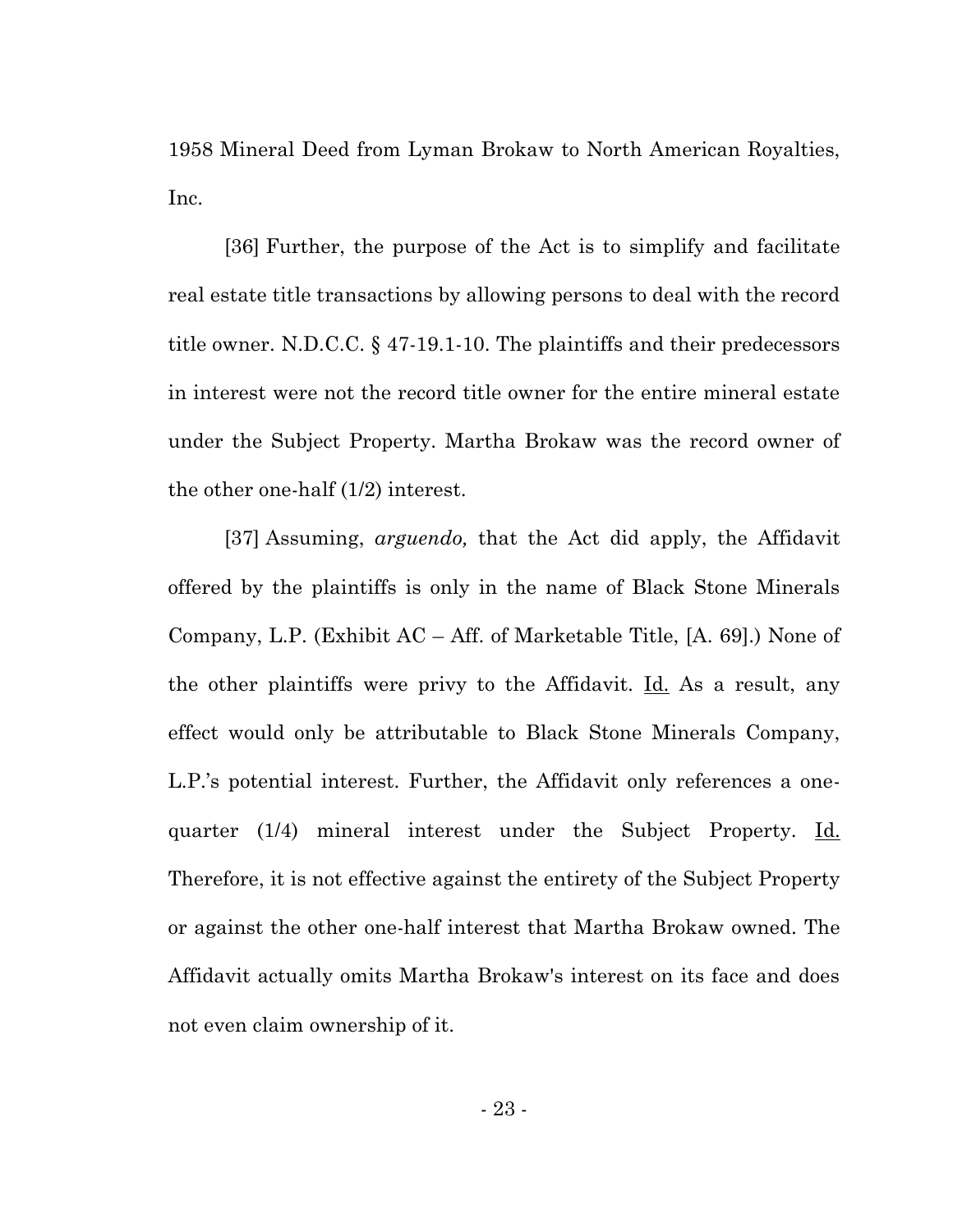[38] The plaintiffs assert that, "oil production is not required for possession minerals [sic]" under the Act. (Pl. Br., ¶ 15.). The Brokaws concede that the Act was amended in order to define possession in relation to the Act. However, the legislative changes do not excuse the defects in the Affidavit and cause it to vest title in the plaintiffs. As explained above, there are numerous issues with the Affidavit that render it ineffective to vest title in the plaintiffs.

#### **F. The plaintiffs did not adversely possess the mineral under the Subject Property.**

<span id="page-27-0"></span>[39] If the plaintiffs are somehow asserting that the amendments concerning possession under the Act somehow alter the requirements for adverse possession, the plaintiffs cite no case law or other support for that theory. Adverse possession requires proof of specific elements, as listed in N.D.C.C. § 28-01-07 and more thoroughly explained by this Court through case law. As the district court found, the plaintiffs failed to provide sufficient evidence to establish any genuine issue of material fact in regard to their claim for adverse possession. (Summary Judgment Order, ¶ 8 [A. 73].) N.D.C.C. § 28-01-07 establishes a presumption against adverse possession of real estate and the plaintiffs failed to overcome that presumption.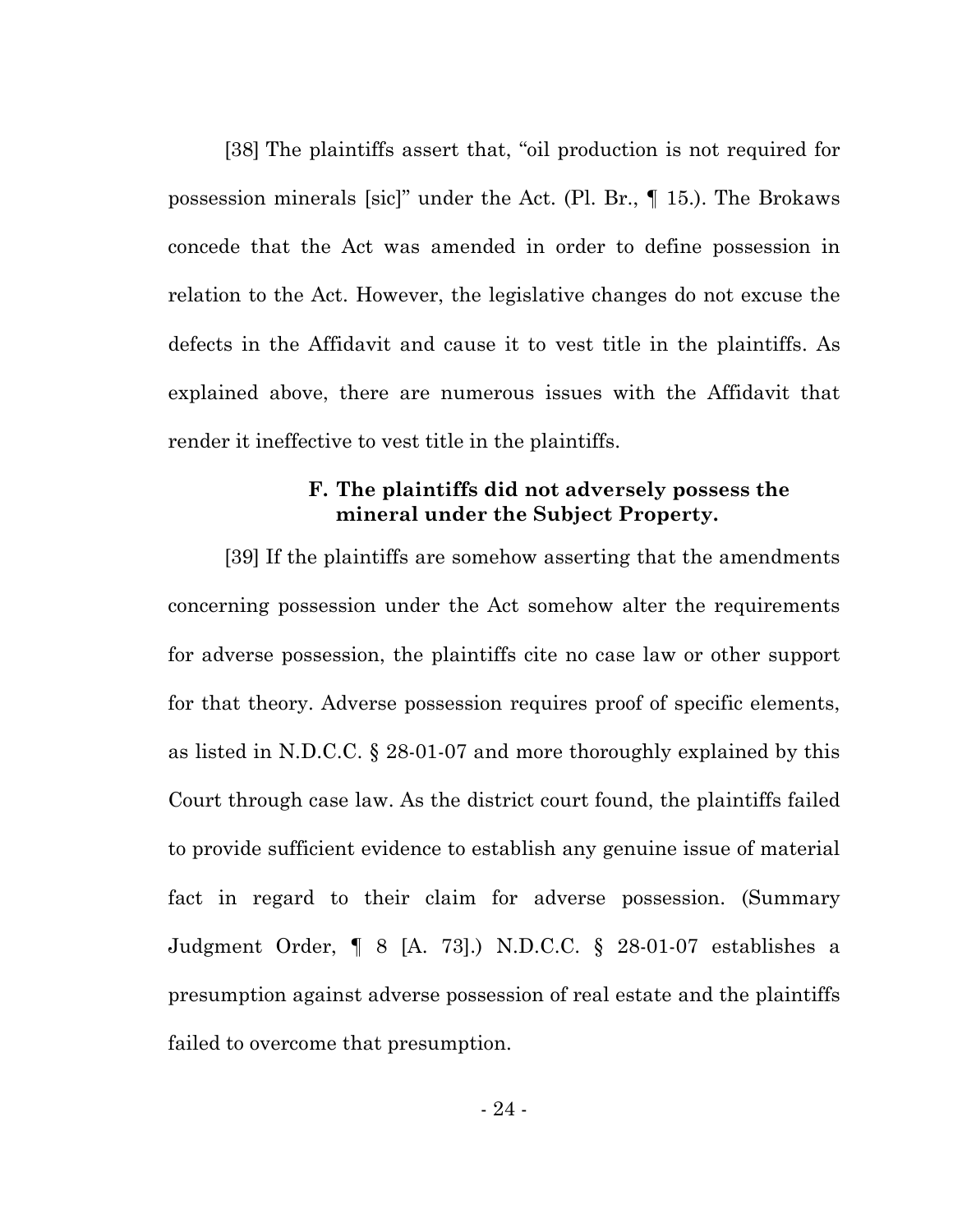[40] "To satisfy the elements for adverse possession, the acts on which the claimant relies must be actual, visible, continuous, notorious, distinct, and hostile, and of such character to unmistakably indicate an assertion of claim of exclusive ownership by the occupant." Gruebele v. Geringer, 2002 ND 38, ¶ 7, 640 N.W.2d 454. N.D.C.C. § 28-01-07 establishes that a person claiming adverse possession must have held and possessed the property for twenty years.

[41] The plaintiffs supported their claim of adverse possession through deeds and leases to the property, some of which were recorded, some of which were not. [A. 35-69.] However, as the district court found, the plaintiffs failed to establish how their contentions came together to meet the elements of adverse possession. (Summary Judgment Order, ¶ 8 [A. 73].)

[42] In supporting the claim of adverse possession, the plaintiffs relied on the deeds executed by their predecessors in interest to support their claim of actual, open, and hostile use of the minerals. (Pl. Br., ¶¶ 19-21.) While deeding the property may be considered, on some level, a use of the property, no contention is made that such a use is hostile, open, or continuous. The Brokaws cannot find a case that holds it is a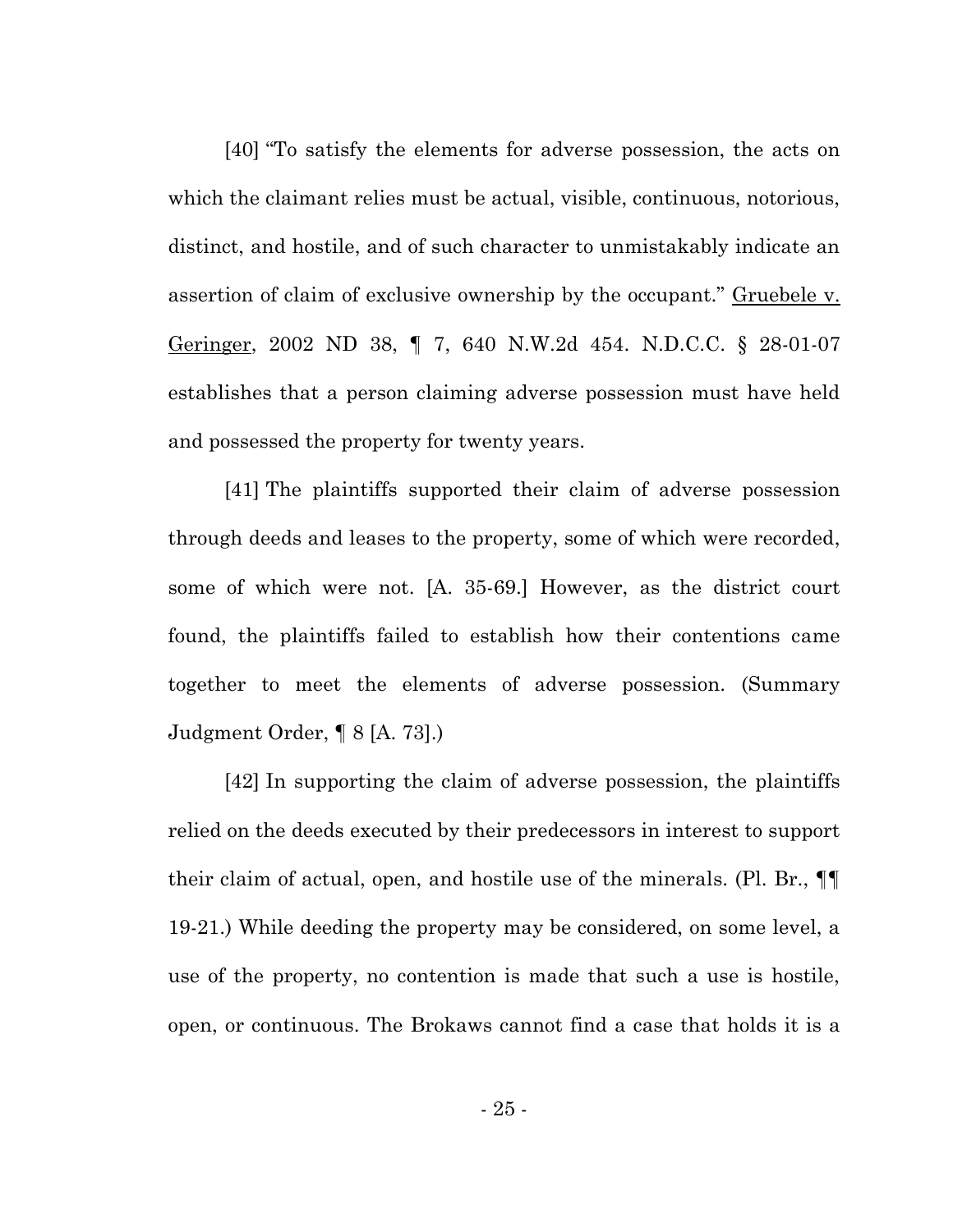hostile, open, or continuous use merely to deed property. If it were, a stranger to title could convey property he did not own to another, record the instrument, sit on it for twenty years, and then claim adverse possession. They would be able to prove adverse possession without once entering upon the land, where such entry that dispossessed the record owner is the real key to adverse possession. Such a result is absurd.

[43] The plaintiffs also contend the leases of from the individual plaintiffs and their predecessors in interest show actual and hostile possession of the Subject Property. The plaintiffs and their predecessors in interest owned some of the mineral estate under the Subject Property via the deed from Lyman Brokaw to North American Royalties, Inc. and had the right to lease anything they owned. The plaintiffs' contention that such a use is hostile does not address the fact of dual ownership as a co-tenant of an undivided interest. Oil and gas leases commonly describe a larger interest than what the mineral owner actually owns.

[44] For example, North American Royalties, Inc., conveyed onehalf of its interest in the Subject Property to Claud D. Hamill in July,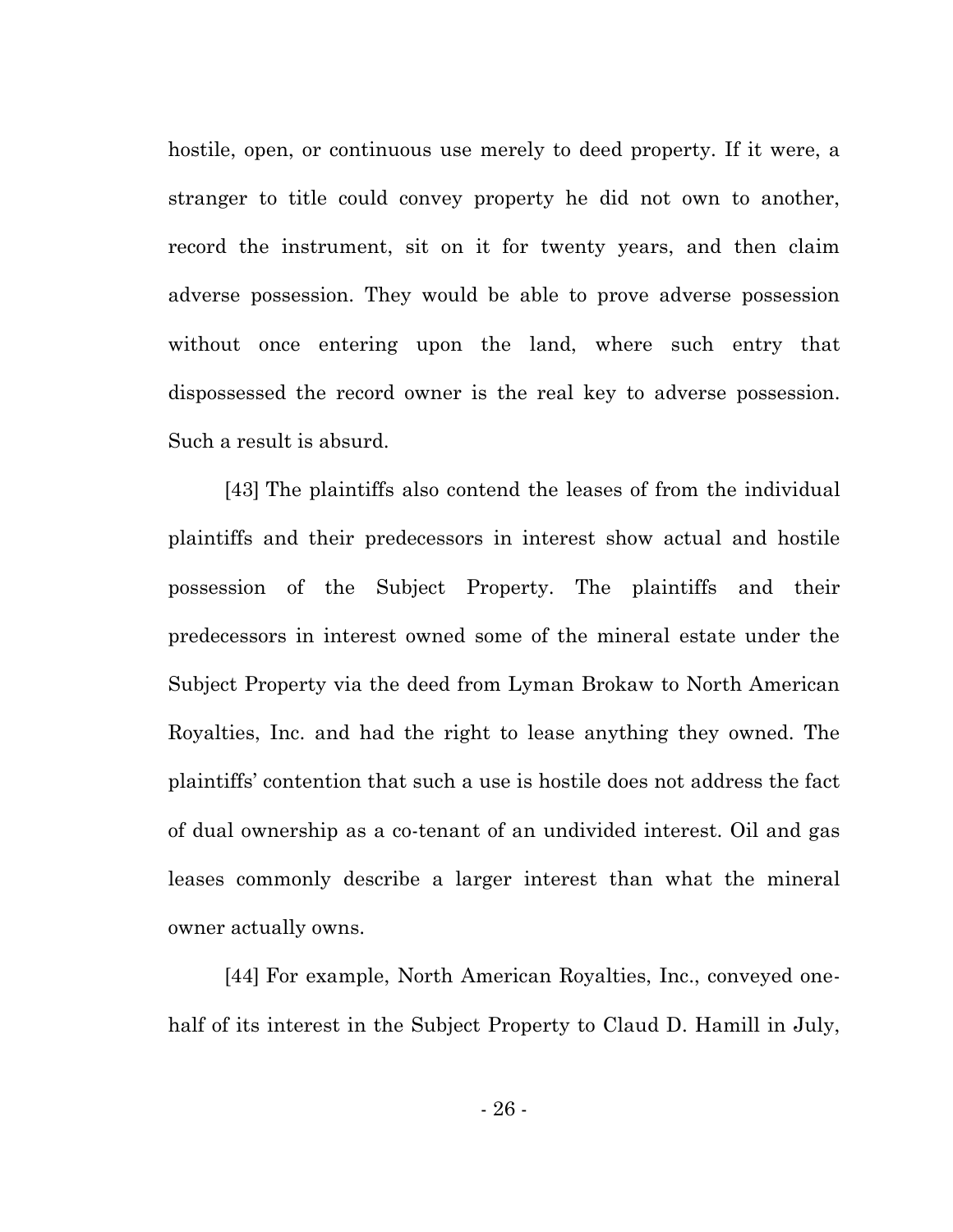1958 (Combs Aff., Ex. K [A. 39]), then it conveyed one-fourth (1/4) of its interest to Louis W. Hill, Jr. in August, 1959 (Combs Aff., Ex. L [A. 40]), then it conveyed all of its remaining interest to the Wiser Oil Company in May, 1977 (Combs Aff., Ex. M [A. 41-43]). All of the leases proffered by the plaintiffs after those conveyances describe the Subject Property in full as 160 acres, even though North American Royalties, Inc., had executed multiple conveyances to separate parties, which created smaller interests in numerous parties. None of the leases contain a description of how many net mineral acres the lessor owns. The plaintiffs' argument on this point is self-defeating. This Court has long held that "the execution of oil and gas leases does not evidence possession of minerals for purposes of adverse possession." Nelson v. Christianson, 343 N.W.2d 375, 379 (N.D. 1984) (citing Bilby v. Wire, 77 N.W.2d 882 (N.D. 1956) and Sickler v. Pope, 326 N.W.2d 86 (N.D. 1982)). No statute or statutory amendment has been passed and there has been no decision by this Court that has altered or overruled the holding in Nelson.

[45] Co-tenants of mineral interests severed from the surface of lands own an undivided mineral interest with each other. The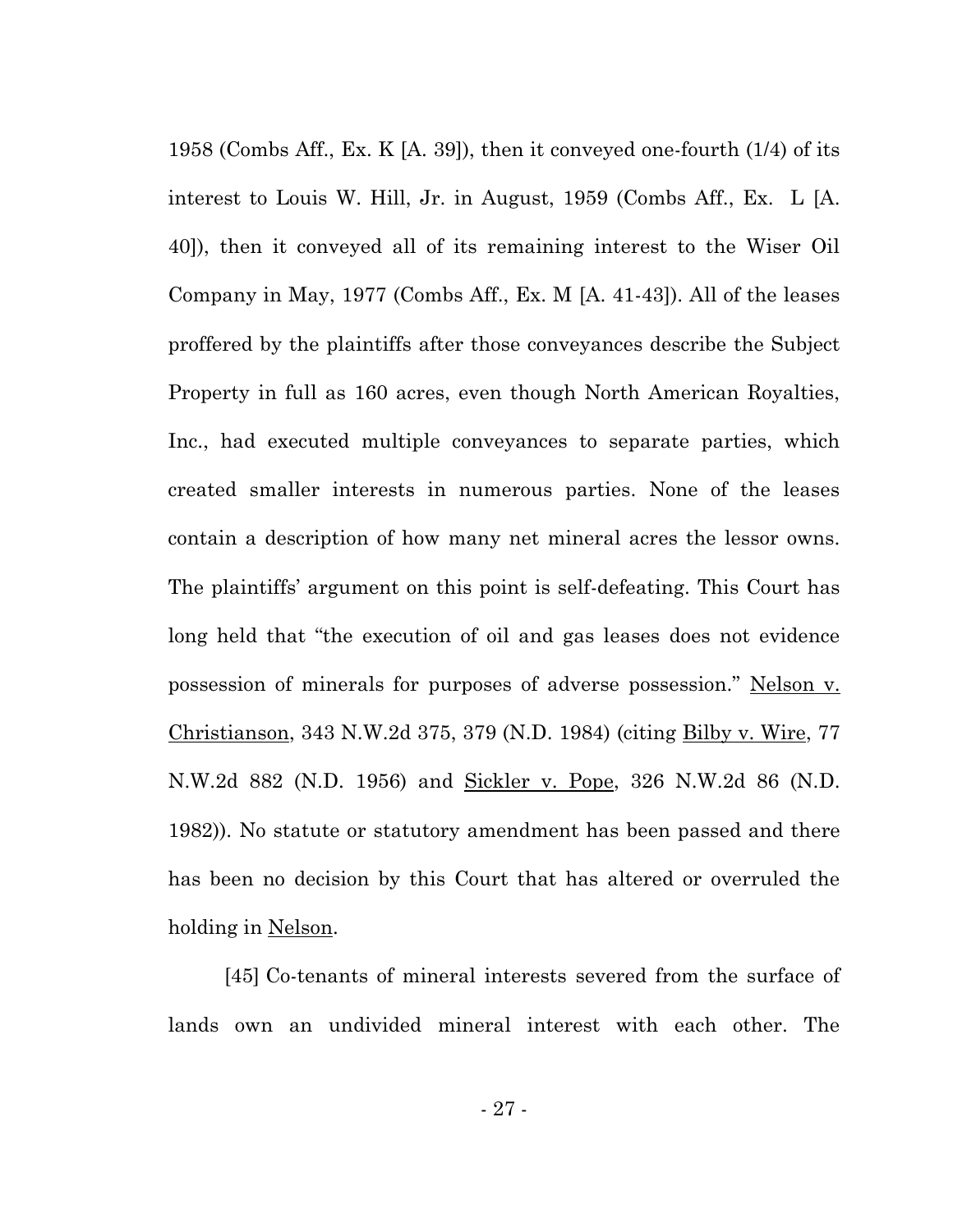plaintiffs' contention that, as co-tenants of a severed mineral estate with the Brokaws, they can adversely possess and acquire ownership of the Brokaws' mineral interest simply by entering into oil and gas leases, is directly counter to the law. If that were the case, any cotenant could claim the ownership of a non-leasing co-tenant's undivided mineral interest merely by giving an oil and gas lease.

[46] Even the owner of the surface cannot acquire ownership of severed minerals by merely leasing the minerals as if he were the owner.

"A typical statement is that the domain exercised over the minerals must give notice to the owners of the mineral estate that the occupier of the surface is claiming the minerals thereunder. An actual, public, notorious, and uninterrupted working of the minerals for the statutory period is generally required. The mere execution, delivery, or recording of oil and gas leases or mineral deeds will not constitute adverse possession."

Williams & Meyers, Oil and Gas Law, Volume 1, Section 224.4.

[47] As the Oklahoma Supreme Court said in Mohoma Oil Co. v.

## Ambassador Oil Corp.:

Plaintiff is not seeking to establish this right in it by ownership of land or by adverse possession of the land of which the minerals are a part, but by reason of adverse possession of the minerals separate and apart from the title to the land itself. In this situation the only way for such a person to acquire a title or interest in minerals by adverse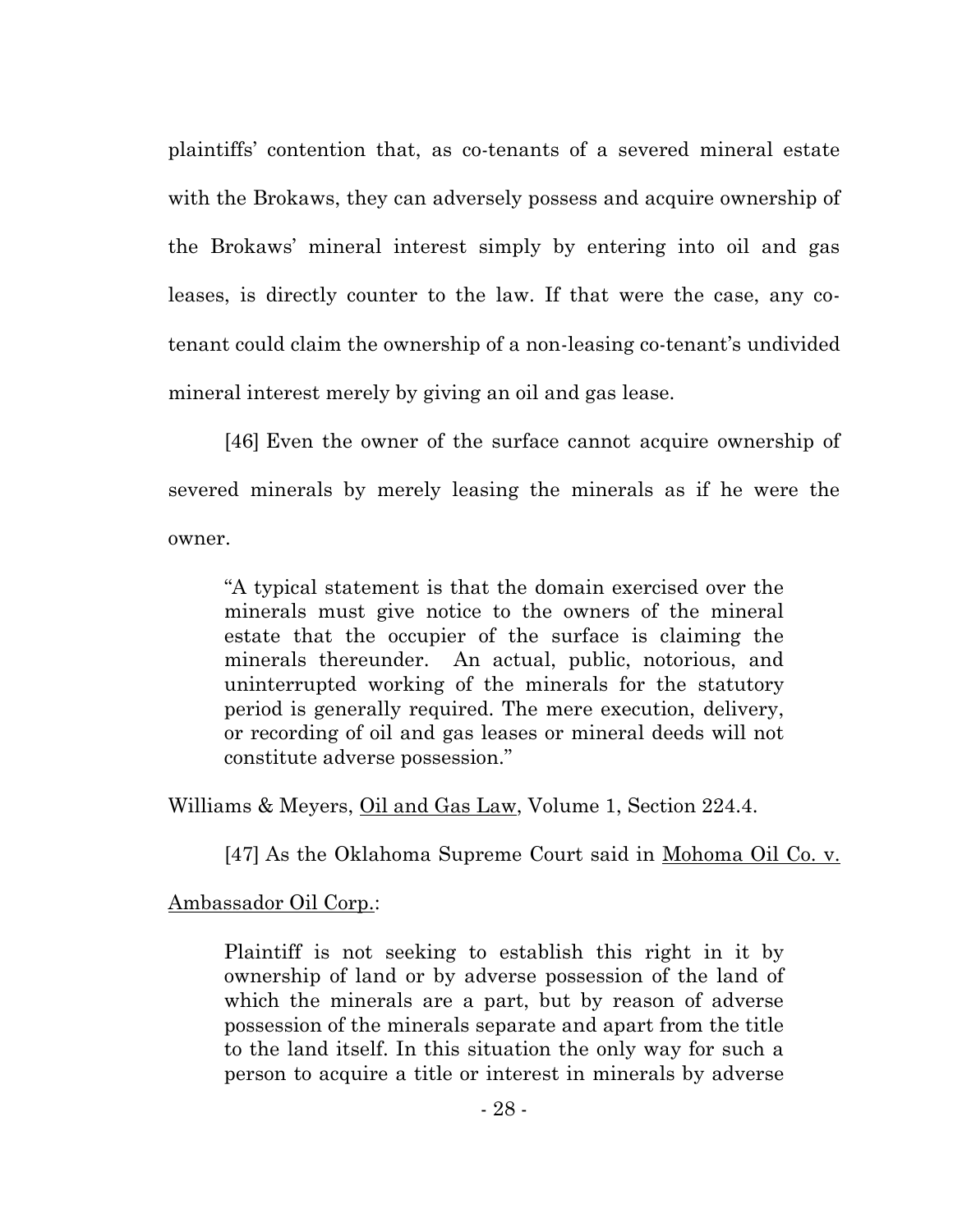possession is to take actual possession of the minerals by opening and operating mines for the statutory period.

474 P.2d 950, 960 (Okla. 1970) (citing Deruy v. Noah, 185 P.2d 189, 191

(Okla. 1947); Douglas v. Mounce, 303 P.2d 430 (Okla. 1956); Hassell v.

Texaco, Inc., 372 P.2d 233, 235 (Okla. 1962)).

[48] The Oklahoma Supreme Court later explained the law of adverse possession as it applies specifically to oil and gas, holding

"that a leasehold interest may not be adversely possessed either (1) by the drilling of and production of oil and gas from a well drilled on a separate tract of land within a drilling and spacing unit created by the Commission, or (2) by the possession of that oil and gas leasehold under a claim of right for the statutory period."

Atlantic Richfield Co. v. Tomlinson, 859 P.2d 1088, 1096 (Okla. 1993).

There has never been an oil and gas well with its surface location upon the Subject Property. (Johnson Aff., ¶¶ 4-5, Ex. 10 [Def. A. 6].) The first oil and gas well ever drilled that included the Subject Property in its producing unit was the BEAR CAT 33-28 1H well, which was spudded on February 19, 2013. (Johnson Aff., ¶¶ 7-9, Ex. 11 [Def. A. 7].) This action was started on October 7, 2015. (Docket Sheet [A. 3].) Even if the plaintiffs had laid some groundwork for adverse possession by leasing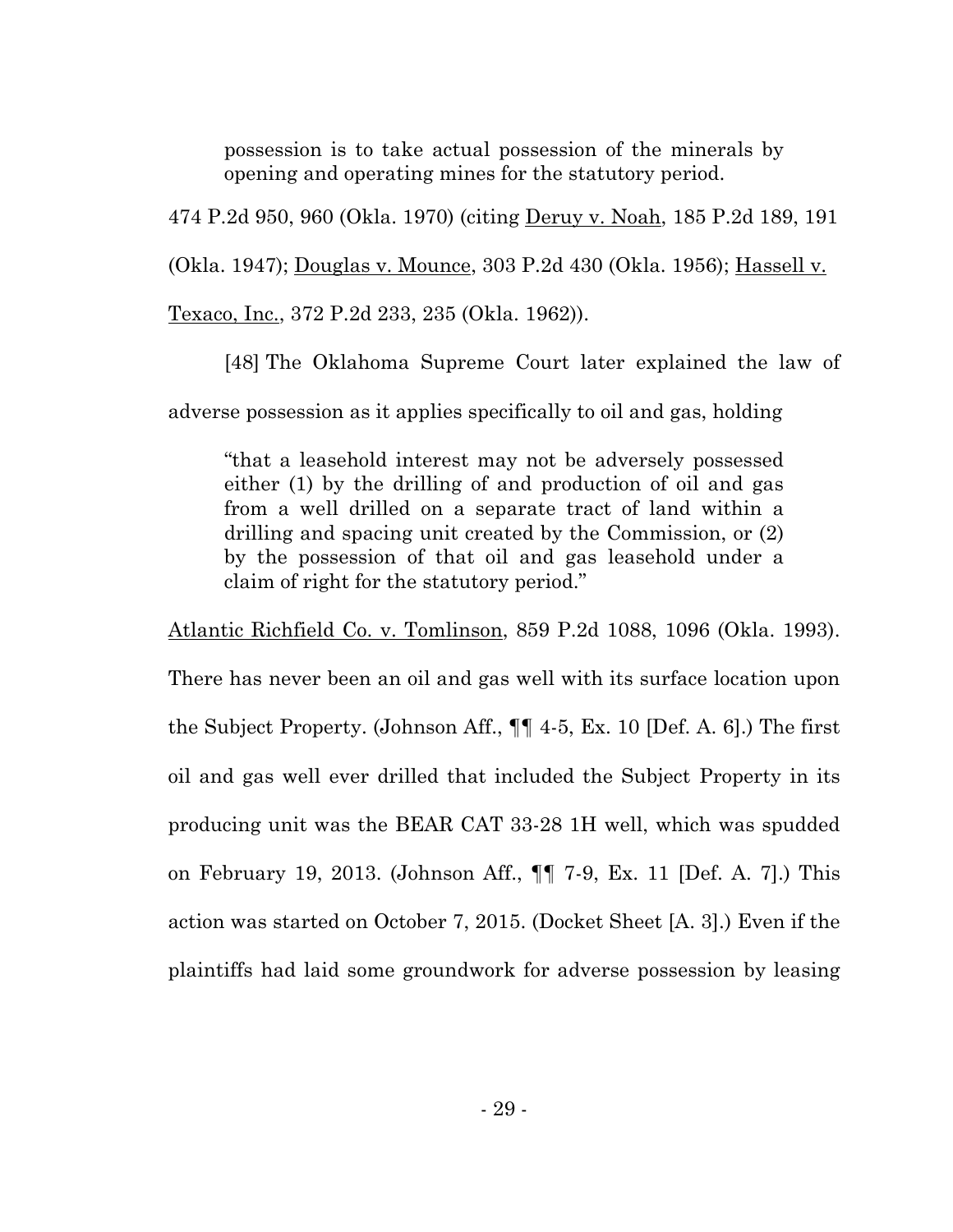more minerals than they owned, they are roughly 18 years short of the statutory period required to succeed in this claim.

[49] Due to the lack of precise descriptions, the Brokaws and their predecessors in interest would have had an arduous task in trying to determine what the plaintiffs and their predecessors in interest were claiming via their leases because no instrument of record would have shown the Brokaws or their predecessors the exact interest claimed by other parties, much less if such a claim was adverse to them. The party asserting adverse possession must "unmistakably indicate an assertion of claim of exclusive ownership by the occupant." Gruebele, 2002 ND 38, ¶ 7. No such unmistakable indication is present in the case at bar. Further, the parties admitted, during the course of the summary judgment hearing, that there were no genuine disputes of material fact existed. (Tr. p. 10.)

[50] Further, the first recorded lease offered by the plaintiffs was recorded on November 24, 1997, as microfilm Document No. 574951 in the offices of the Williams County Recorder. (Combs Aff., Ex. V [A. 61]). The plaintiffs did not provide any evidence that would demonstrate the Brokaws or their predecessors in interest would have notice of any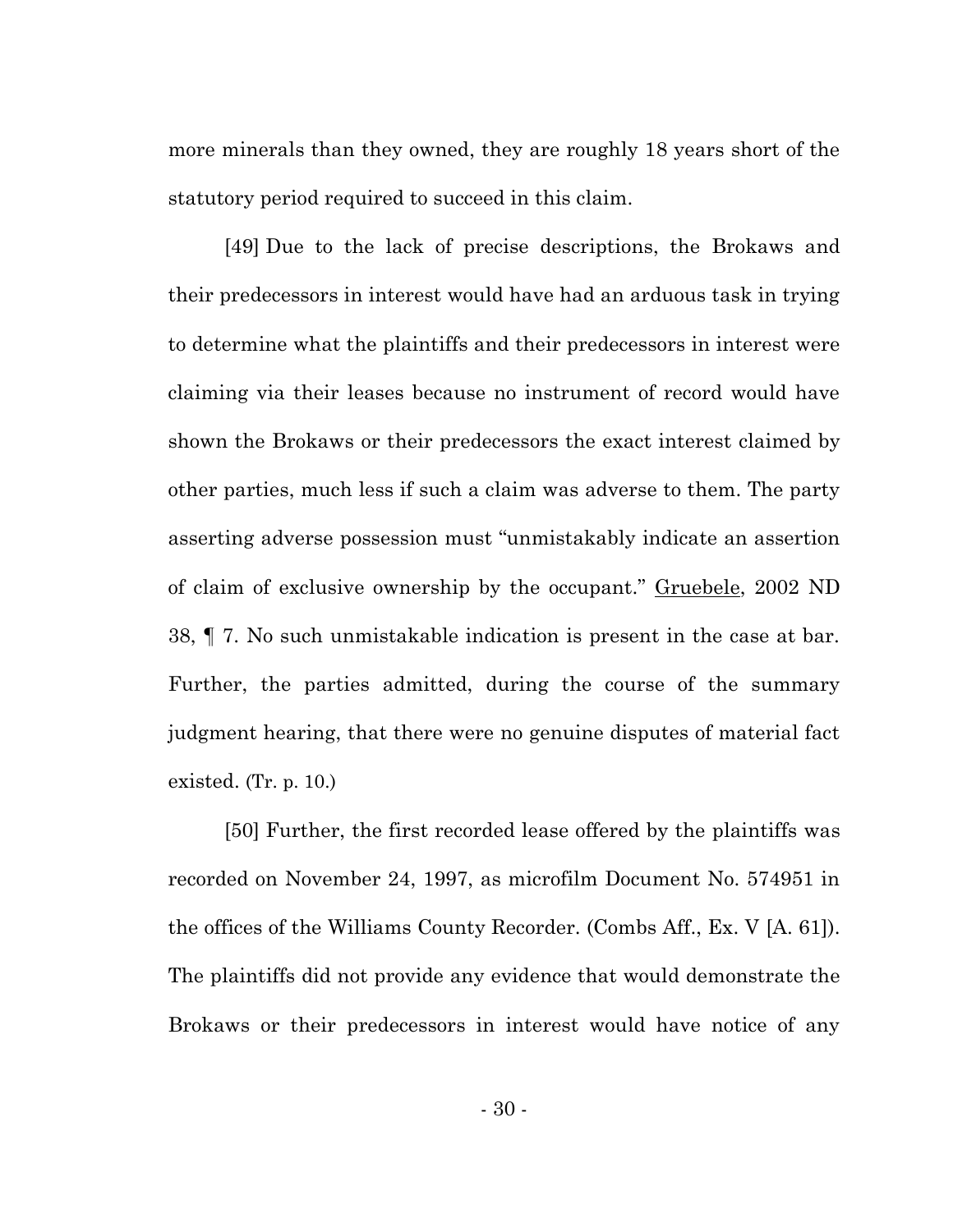leases prior to that time. Even if it were accepted that a lease to another constitutes hostile possession, the plaintiffs would not have possessed the Subject Property in an open hostile manner for a period of twenty (20) years, as required by N.D.C.C. § 28-01-07.

[51] The plaintiffs also contend that the Brokaws cannot show twenty years of ownership, that the Brokaws' ownership is adverse, and the Brokaws have not shown that they "exclusively possessed the property or that their possession was hostile" (Pl. Br., ¶ 21.) The plaintiffs have it backwards. The Brokaws do not need to prove adverse possession. The Brokaws did not make a claim of adverse possession. They did not make such a claim because they are the record owners of the one-half interest that Martha Brokaw owned since no later than 1945 and the plaintiffs are trying to take away that interest in this action. The quote cited by the plaintiffs is applicable to the person claiming adverse possession, not those defending against such a claim. Moody v. Sundley, 2015 ND 204, ¶ 19, 868 N.W.2d 491. The plaintiffs made the claim of adverse possession and it was their burden to prove such a claim. They did not approach their burden, much less meet it as a matter of law.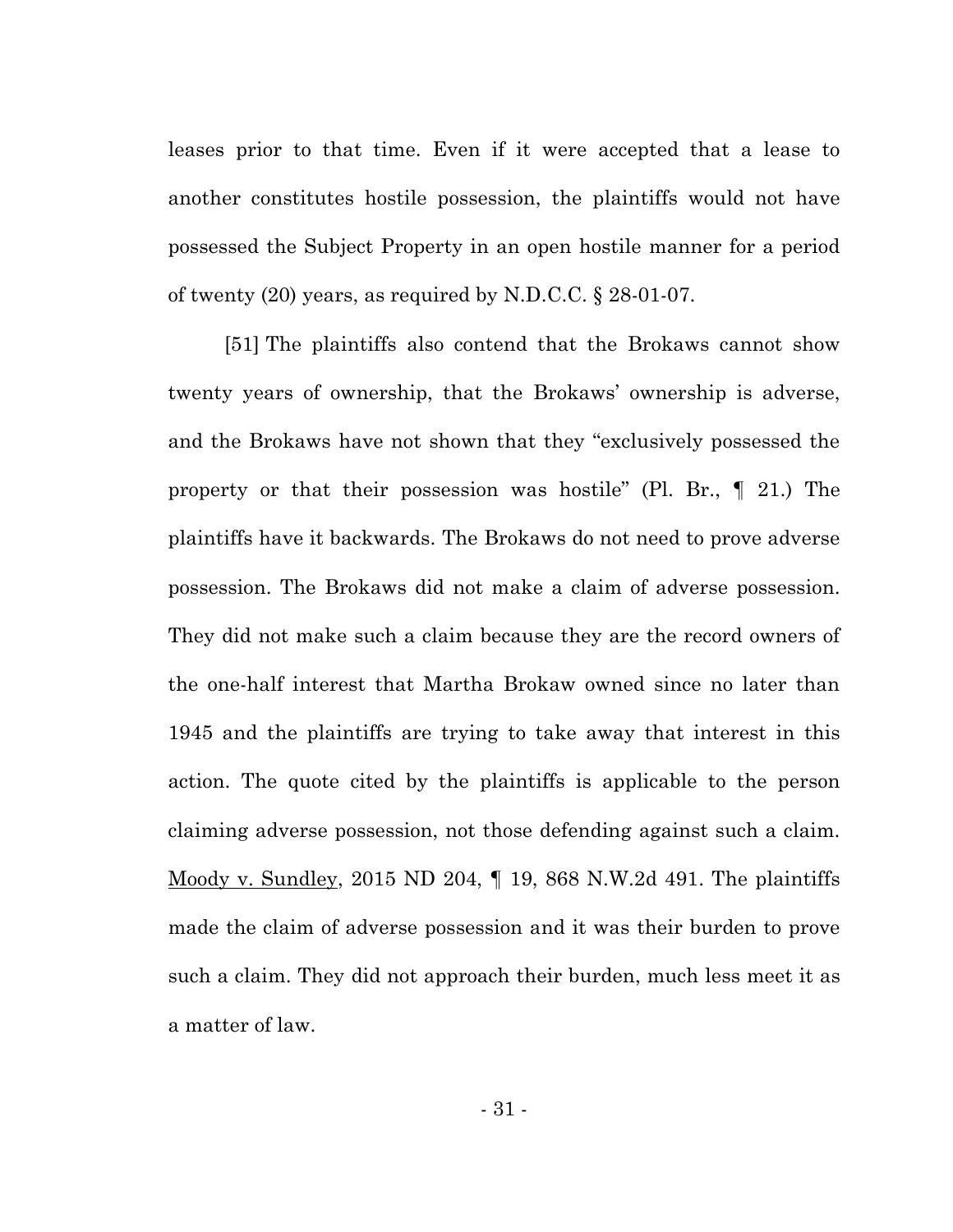#### **G. The plaintiffs did not divest the Brokaws of their interest in the Subject Property by being Bona Fide Purchasers for Value.**

<span id="page-35-0"></span>[52] The plaintiffs also argue that they are bona fide purchasers for value. (Pl. Br., ¶ 22.) The district court correctly concluded that such a claim was without merit. (Summary Judgment Order, ¶ 8 [A. 73].) The plaintiffs and their predecessors in interest are not bona fide purchasers for value. The 1945 Judgment was recorded against the Subject Property prior to North American Royalties, Inc., purchasing minerals from Lyman Brokaw. (Johnson Aff. Ex. 2, 3 [A. 21-23].) North American Royalties, Inc., was on record notice that Martha Brokaw owned a one-half interest in the Subject Property. The title opinion obtained by North American Royalties, Inc., made a legal assumption that turned out to be incorrect. (Goodling Aff. Ex. B. [A. 35-36].) Cp. Hodel, supra. If erroneous legal assumptions stated in a title opinion were enough to divest Martha Brokaw of title simply because someone buying land from Lyman Brokaw relied on them, an incompetent, ignorant, or unscrupulous attorney could render a mistake-riddled title opinion for any piece of real property and the purchaser would automatically become a bona fide purchaser for value. Such a result is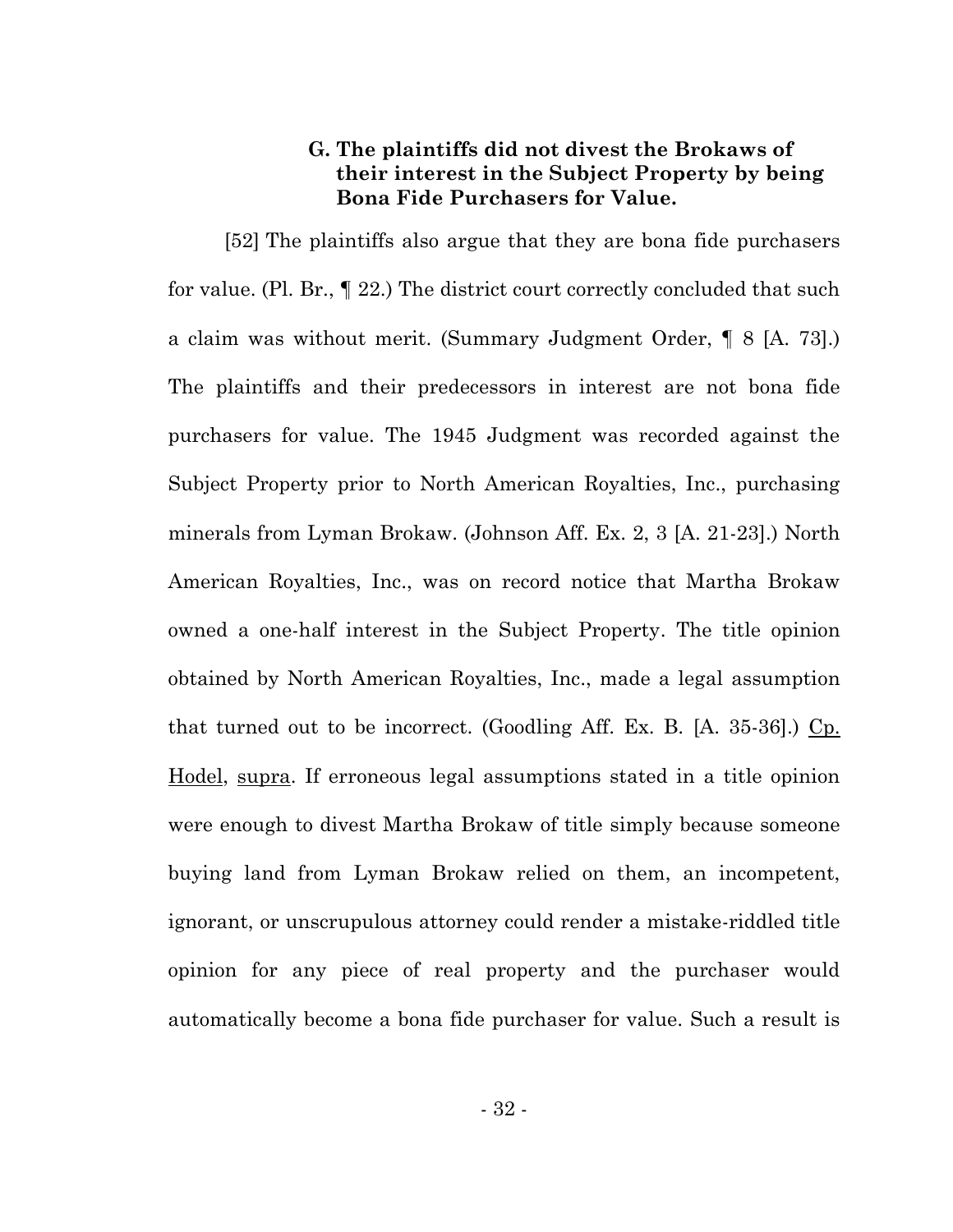absurd. If a title opinion is incorrect, the claim is for damages against the attorney who rendered an incorrect opinion, not to take away title from the true owners of the property.

[53] Even if the plaintiffs and their predecessors in interest were bona fide purchasers, there is no principle of law that allows them to succeed to Martha Brokaw's title. The plaintiffs are grasping for straws and could not even find a good straw. In <u>Ell v. Ell</u>, one brother sued another to reform a written contract. 295 N.W.2d 143, 144 (N.D. 1980). This Court stated, "[t]he general rule is that reformation will be allowed as against the original parties to the instrument and all those who claim under said parties in privity, with the exception of bona fide purchasers for value and without notice." Id. at 153 (emphasis supplied).<sup>1</sup> The plaintiffs did not demonstrate in the district court, nor have they demonstrated now, that this "general rule" applies in any way to the facts of this case. Moreover, the exception to this general rule applies because the plaintiffs were on record notice since 1945 that Martha Brokaw was the owner of one-half of the mineral interest in the Subject Property. (Johnson Aff., Ex. 2 [A. 21-22].) (Judgment recorded

<sup>&</sup>lt;sup>1</sup> The quote that the plaintiffs, at  $\P$  22 of their brief, attributed to this Court, citing specifically to 295 N.W.2d at 153, is nowhere to be found in the opinion.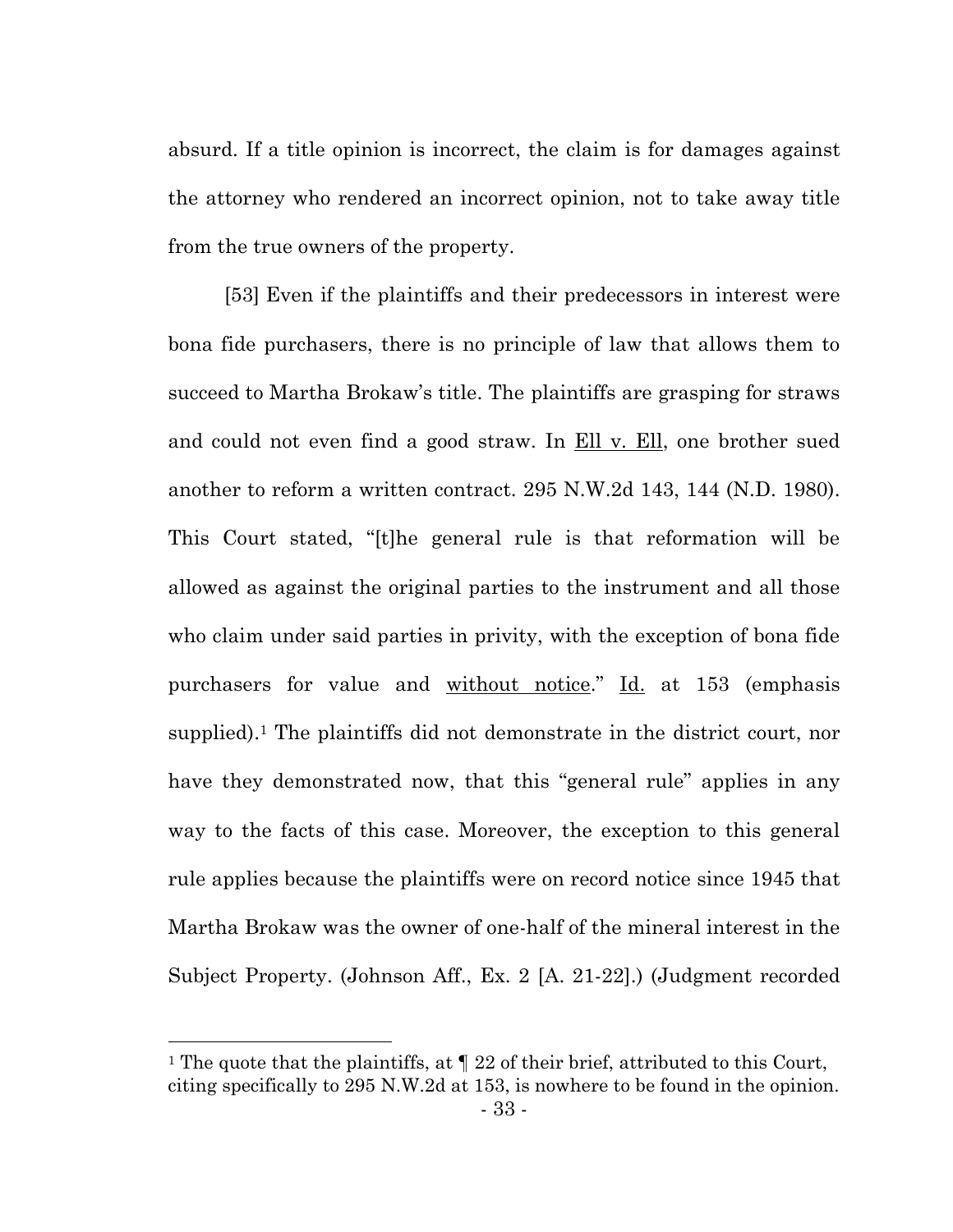in Book 2 of Misc., page 400, on December 29, 1945, at 11:52 a.m.) The 1945 Judgment was very clear that "the plaintiffs, Lyman G. Brokaw, also known as L. G. Brokaw, and Martha Brokaw, his wife, are the owners in fee simple absolute" of the Subject Property. Ibid. (emphasis supplied). The plaintiffs' suggestion that Martha Brokaw's interest was "vague at best" is disingenuous. (Pl. Br., ¶ 22.) By the same logic, all quiet title judgments in favor of more than one party are just as vague, which is disquieting. Further, following that line of reasoning would render any decision in favor of these plaintiffs vague as well, as there are more than one of them. The plaintiffs are not good faith purchasers of Martha Brokaw's one-half interest. In fact, they are not even bad faith purchasers as they never purchased anything from Martha Brokaw.

#### **CONCLUSION**

<span id="page-37-0"></span>[54] The district court's application of the law to the undisputed material facts was correct. The 1945 Judgment quieted title in one-half of the minerals under the Subject Property to Martha Brokaw. The plaintiffs did not adversely possess or otherwise succeed to Martha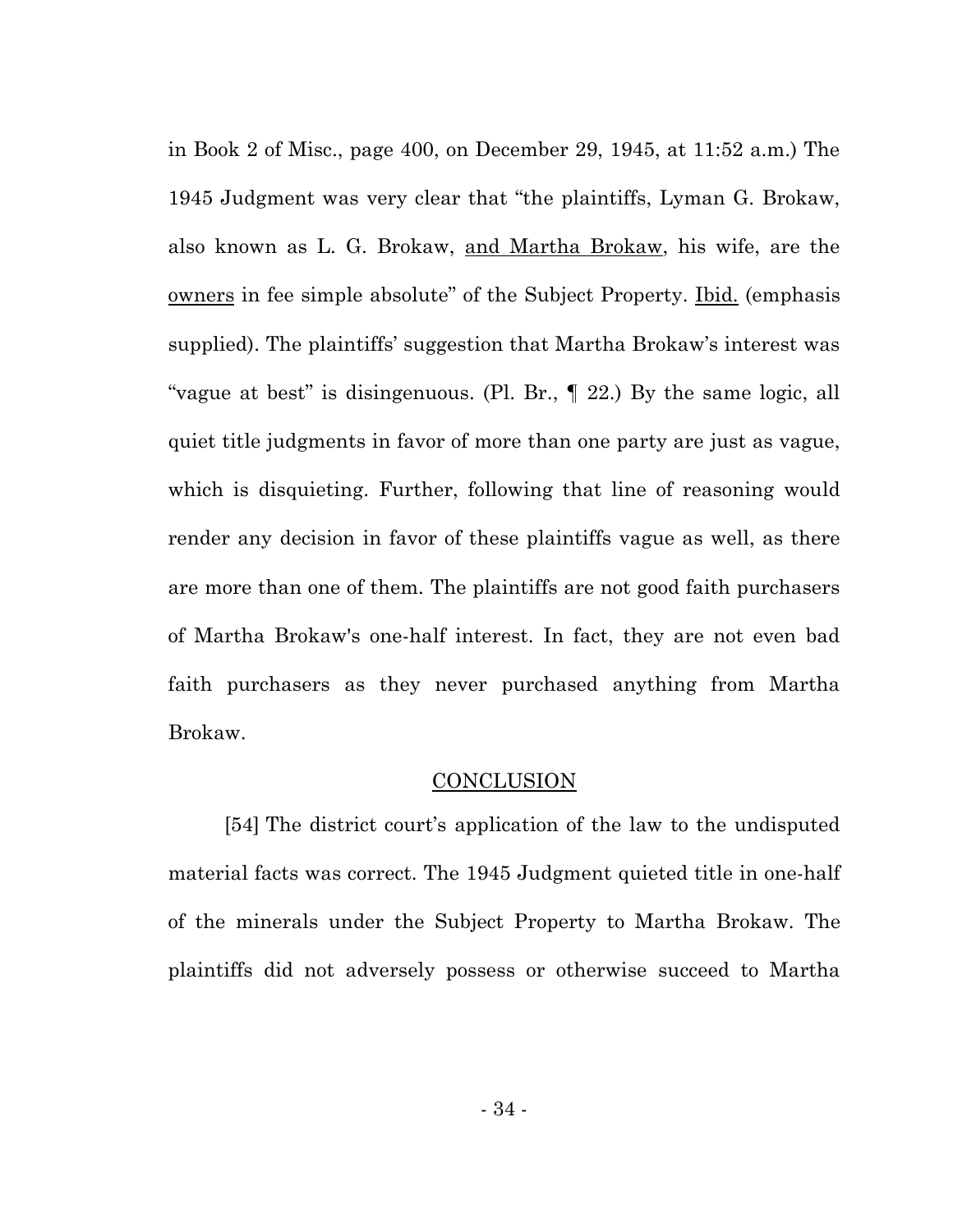Brokaw's interest. The Brokaws respectfully request this Court to affirm the district court's final judgment.

Respectfully submitted this 22nd day of November, 2016.

/s/ Aaron Weber

Dennis Edward Johnson #03671 dennis@dakotalawdogs.com Ariston E. Johnson #06366 ari@dakotalawdogs.com Aaron Weber #07844 aaron@dakotalawdogs.com Johnson & Sundeen P.O. Box 1260 Watford City, ND 58854 (701) 444-2211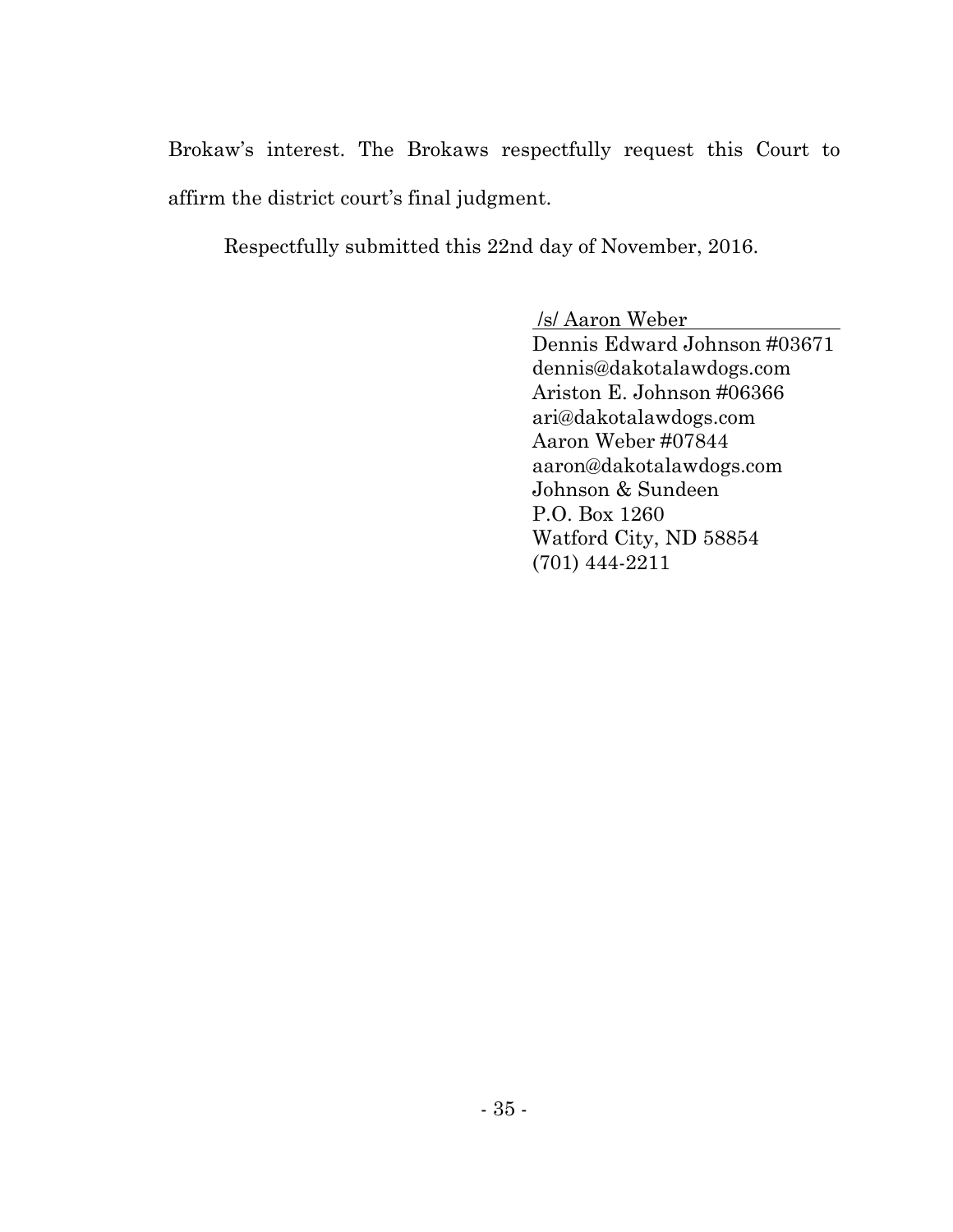## CERTIFICATE OF SERVICE

<span id="page-39-0"></span>[55] I hereby certify that, on today's date, I served the foregoing document on the following by electronic mail transmission, pursuant to N.D.R.App.P. 25(c)(4)(B):

> Jannelle Combs jc@combs-law.com Attorney for Plaintiffs/Appellants and Plaintiffs/Appellees

Dated this 22nd day of November, 2016.

/s/ Aaron Weber

Dennis Edward Johnson #03671 dennis@dakotalawdogs.com Ariston E. Johnson #06366 ari@dakotalawdogs.com Aaron Weber #07844 aaron@dakotalawdogs.com